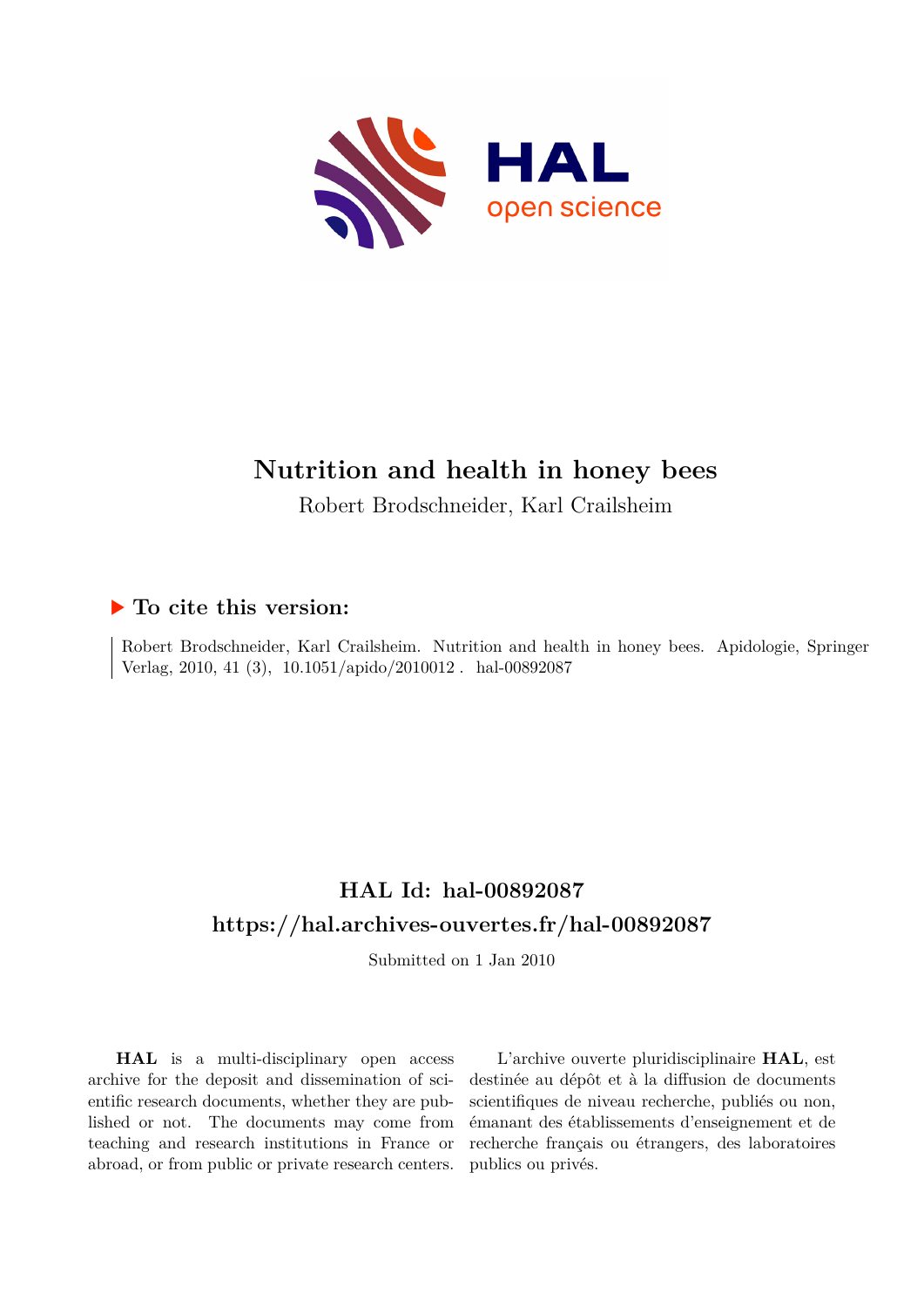# **Review article**

# **Nutrition and health in honey bees\***

Robert Brodschneider, Karl Crailsheim

Department of Zoology, Karl-Franzens-University Graz, Universitätsplatz 2, 8010 Graz, Austria

Received 15 September 2009 – Revised 4 February 2010 – Accepted 11 February 2010

**Abstract** – Adequate nutrition supports the development of healthy honey bee colonies. We give an overview of the nutritional demands of honey bee workers at three levels: (1) colony nutrition with the possibility of supplementation of carbohydrates and proteins; (2) adult nutrition and (3) larval nutrition. Larvae are especially dependant on protein and brood production is strongly affected by shortages of this nutrient. The number of larvae reared may be reduced to maintain the quality of remaining offspring. The quality of developing workers also suffers under conditions of larval starvation, leading to slightly affected workers. Larval starvation, alone or in combination with other stressors, can weaken colonies. The potential of different diets to meet nutritional requirements or to improve survival or brood production is outlined. We discuss nutrition-related risks to honey bee colonies such as starvation, monocultures, genetically modified crops and pesticides in pollen and nectar.

**malnutrition** / **pollen** / **protein** / **carbohydrates** / **supplemental feeding**

# **1. INTRODUCTION**

Adequate nutrition is a honey bee colony's basis for growth and development. De Groot (1953) reported the amino acid requirements for honey bee growth and development, and Haydak (1970) extensively reviewed the general dietary requirements of honey bees. This knowledge led to the formulation of special diets that support colony development (Tab. I). Because landscapes have become increasingly characterized by agriculturally intensive monocultures, and since honey bee pollination services often occur within a human-defined ecosystem, bees nutritional needs may not be provided for properly (Naug, 2009). Thus the question arises if and how bees should be provided with supplemental food when nutritional deficits occur.

Honey bees are social insects, often regarded as super-organisms (Seeley, 1989). Thus, nutrition can be investigated on three

Corresponding author: R. Brodschneider,

Robert.Brodschneider@Uni-Graz.at

levels – colony nutrition, adult nutrition and larval nutrition – with increasing complexity, because disorders in prior stages affect subsequent stages, and vice versa. Poor colony pollen stores may hinder adults from feeding larvae properly or from rearing all larvae to adulthood. Hence the quality or the number of adults in the next generation may be poor, which could affect colony nutritional state and thus influence subsequent brood rearing (Fig. 1). In a colony, the nutritional levels are closely connected through numerous adult-brood interactions and trophallactic contacts. Trophallaxis describes the social transfer of food from one adult individual to another, partly in a directed manner, and partly generating a common stomach that enables all bees to obtain knowledge of the nutritional status of the colony (Crailsheim, 1991, 1998). Both larvae and adults are highly dependent on colony food stores, and adult honey bees may adapt their foraging or brood-care strategies according to the respective need and supply of carbohydrates and proteins (Schmickl and Crailsheim, 2004).

<sup>\*</sup> Manuscript editor: Yves Le Conte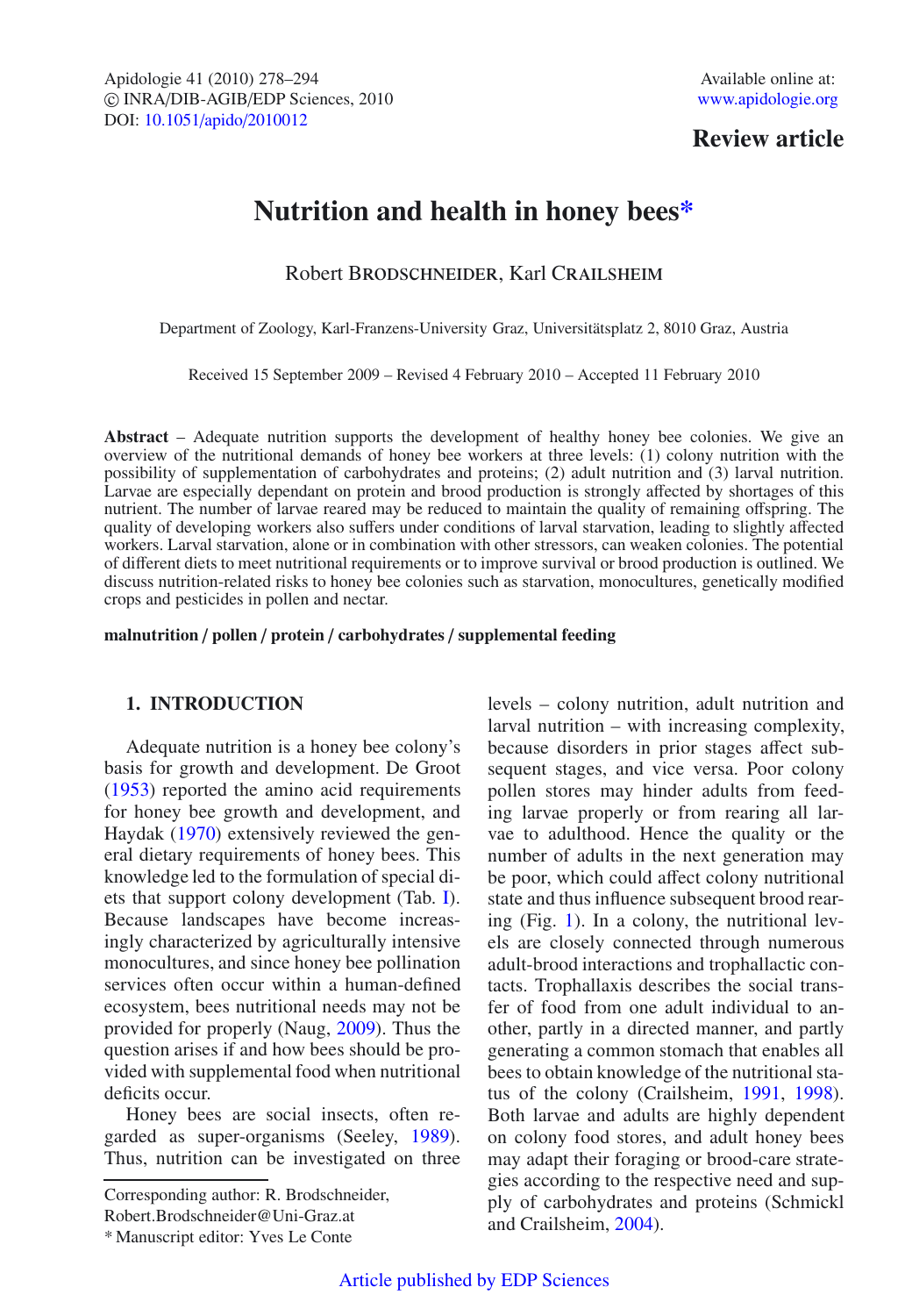| Diet                      |                          |                          |                                       |                               |
|---------------------------|--------------------------|--------------------------|---------------------------------------|-------------------------------|
| consumption               | Diet                     | Protein                  | Colony size                           | Reference                     |
| per unit (g/d)            |                          | content                  |                                       |                               |
|                           | Various synthetic diet   |                          |                                       |                               |
| $0.7-3.6$ (e)             | formulations             |                          | Nuclei $(46 \times 19 \times 27$ cm)  | Herbert and Shimanuki (1977)  |
| 9.1                       | Pollen                   | $\overline{\phantom{a}}$ | $500$ g bees                          |                               |
| 3.9(e)                    |                          | 5%                       |                                       |                               |
| 6.6(e)                    |                          | 10%                      |                                       |                               |
| 11.1(e)                   | Wheast                   | 23%                      | Nuclei $(46 \times 19 \times 27$ cm)  | Herbert et al. (1977)         |
| 9.9(e)                    |                          | 30%                      | $500$ g bees                          |                               |
| 8.0(e)                    |                          | 50%                      |                                       |                               |
| $8.5 - 15.2$ (e)          | Various pollen           | $\overline{a}$           | 12-frame hives                        | Campana and Moeller (1977)    |
|                           | Synthetic diet with      |                          |                                       |                               |
| $2.5 - 4.5$ (e)           | various amounts of       |                          | Nuclei $(23 \times 19 \times 27$ cm)  | Herbert and Shimanuki (1978b) |
|                           | pollen ash               |                          | $400$ g bees                          |                               |
|                           | Synthetic diet with      |                          |                                       |                               |
| $0.9 - 2.6$ (e)           | various fat soluble      | $\overline{a}$           | Nuclei $(23 \times 19 \times 27$ cm)  | Herbert and Shimanuki (1978c) |
|                           | vitamins                 | $\overline{a}$           | $400$ g bees                          |                               |
| $7.5 - 8.7$ (e)           | Wheast                   | 23%                      |                                       |                               |
| 2.8(e)                    | Yeaco                    | 23%                      | Nuclei $(23 \times 19 \times 27$ cm)  | Herbert (1980)                |
| $4.2 - 4.8$ (e)           | Soybean                  | 23%                      | 4000 bees                             |                               |
|                           | Whey-yeast with various  |                          |                                       |                               |
| $6.3 - 9.6$ (e)           | amounts of pollen lipids | 23%                      | Nuclei $(23 \times 19 \times 27$ cm)  | Herbert et al. (1980a)        |
| 10.8(e)                   | Pollen                   |                          | 4000 bees                             |                               |
| $\overline{0.8}$ -1.6 (e) | Various pollen           | 12-19%                   |                                       |                               |
| 0.4(e)                    | Yeaco-20                 |                          | Nuclei $(26 \times 13 \times 20$ cm), | Loper and Berdel (1980a)      |
| $1.3 - 2.0$ (e)           | Various pollen           |                          | 300 bees                              | Loper and Berdel (1980b)      |
| $3.2 - 8.4$ (e)           | Lactalbumin/yeast        | 23%                      | Nuclei $(23 \times 19 \times 27$ cm)  | Herbert and Shimanuki (1982)  |
|                           |                          | $200 - 600$ g bees       |                                       |                               |
|                           | Synthetic diet with      |                          | Nuclei $(23 \times 19 \times 25$ cm)  |                               |
| $6.9 - 8.9$ (e)           | various amounts of       |                          | 4000 bees                             | Herbert et al. (1985)         |
|                           | vitamin C                |                          |                                       |                               |
| $18.0 - 29.5$ (e)         | Pollen, sucrose, invert  | $12.4\%$ <sup>1</sup>    | 5-frame hive,                         |                               |
|                           | sugar                    |                          | 4320 bees                             | Schmidt and Buchmann (1985)   |
| $6.5 - 10.4$ (e)          | Pollen                   | $\overline{a}$           |                                       |                               |
| $4.1 - 5.6$ (e)           | Synthetic diet           | $\overline{\phantom{a}}$ | Nuclei $(23 \times 19 \times 25$ cm)  | Herbert et al. (1988)         |
| $0.4 - 6.1$ (e)           | Pollen substitute        | $\overline{a}$           | 4000 bees                             |                               |
| 1.6(e)                    | Bee bread                | $\overline{a}$           |                                       |                               |
| 1.4(e)                    | Soybean/yeast            | $\overline{a}$           | 120 caged workers,                    |                               |
| 1.8(e)                    | Pollen                   | $\overline{a}$           | average age 1-6 d                     | Cremonez et al. (1998)        |
| 1.5(e)                    | Corn meal                |                          |                                       |                               |
| $0.5 - 0.6$ (e)           | Various fresh pollen     | 14.9-30.1%               |                                       |                               |
| $0.4 - 0.5$ (e)           | Various 1-y-old pollen   | 15.0-29.9%               | 150 caged workers,                    |                               |
| 0.1(e)                    | Fresh Pinus pollen       | 14.0%                    | average age 1-14 d                    | Pernal and Currie (2000)      |
| 0.1(e)                    | 1-y-old Pinus pollen     | 14.0%                    |                                       |                               |
| 0.2(e)                    | Bee Pro <sup>®</sup>     | 29.9%                    |                                       |                               |
|                           | Soy flour, yeast, milk   |                          |                                       | van der Steen (2007)          |
| 13.9(a)                   |                          |                          | Colonies                              |                               |
|                           | protein, linseed oil     |                          |                                       |                               |

Table I. Additional (a) or exclusive (e) amount of protein consumed in different diets provided through supplemental feeding of honey bee colonies of different sizes. Data are inferred from published articles. Where possible, main ingredients, protein content of each diet, and colony characteristics are given.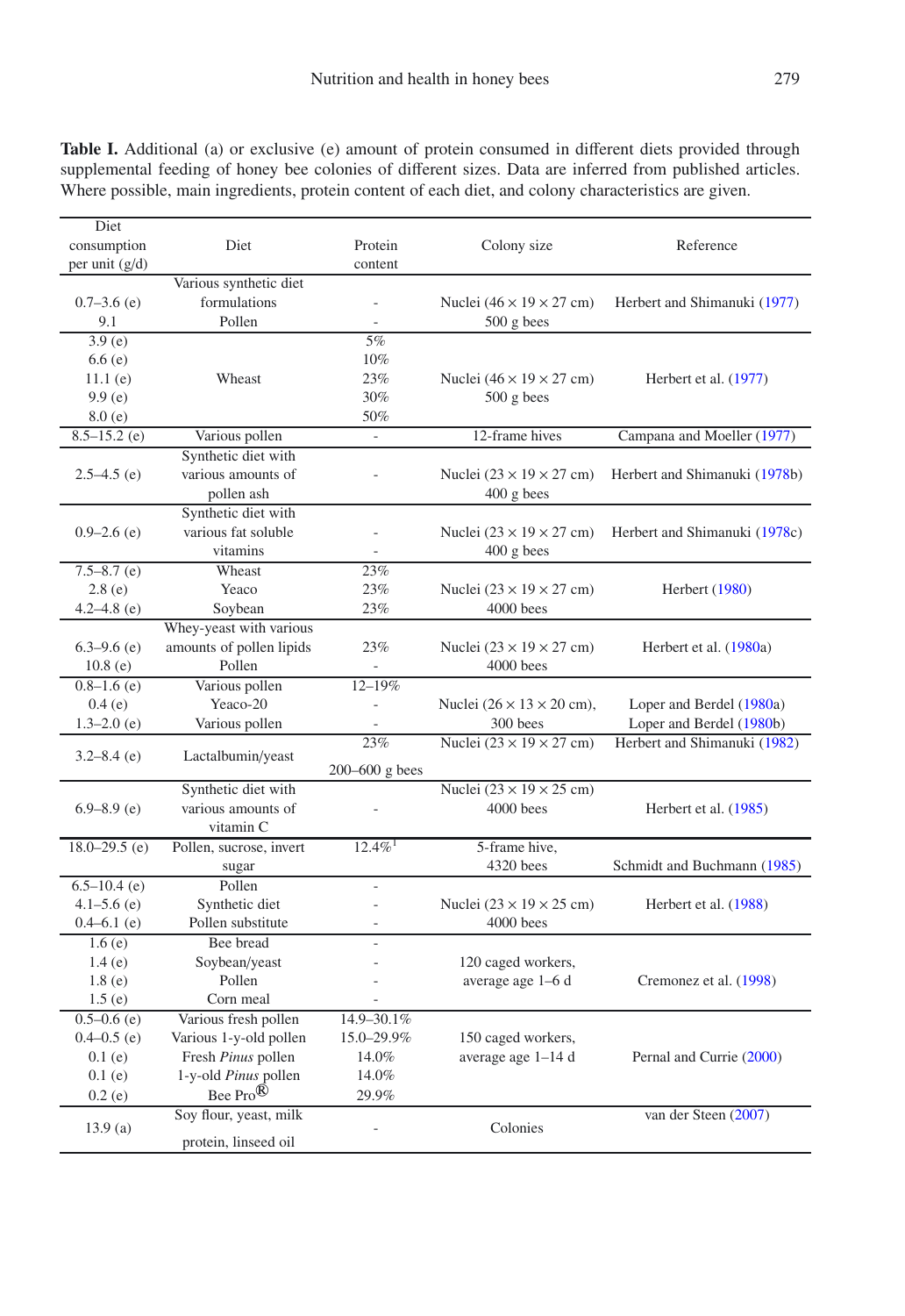| Diet              |                                        |                          |                      |                                |
|-------------------|----------------------------------------|--------------------------|----------------------|--------------------------------|
| consumption       | Diet                                   | Protein                  | Colony size          | Reference                      |
| per unit $(g/d)$  |                                        | content                  |                      |                                |
| 21.4(a)           | Pollen (Winter)                        |                          |                      |                                |
| 37.6(a)           | Pollen (Summer)                        | $\overline{a}$           |                      |                                |
| $10.3 - 20.7$ (a) | Three substitutes                      | $8.3 - 26\%$             |                      |                                |
|                   | (Winter)                               |                          | Colonies             | DeGrandi-Hoffman et al. (2008) |
| $33.5 - 34.1$ (a) | Two substitutes                        | $8.3 - 16.5\%$           |                      |                                |
|                   | (Summer)                               |                          |                      |                                |
| $12.6 - 23.9$ (a) | Brood builder                          |                          |                      |                                |
|                   | Brood builder (+ Brood                 |                          | 12000 bees           | Pankiw et al. (2008)           |
| $26.5 - 28.6$ (a) | Pheromone)                             |                          |                      |                                |
| $35.3 - 58.6$ (a) | Roasted soy flour,                     |                          |                      |                                |
|                   | pollen, sugar, honey                   |                          | <b>Full colonies</b> | Avni et al. (2009)             |
| 16.0(a)           | Pollen                                 | $\overline{a}$           |                      |                                |
| 22.7(a)           | Pollen (large surface)                 | $\overline{\phantom{0}}$ | 3-frame hives.       | Brodschneider et al. (2009a)   |
| 7.5(a)            | Feedbee <sup><math>\&amp;</math></sup> | 15%                      | $6000$ bees          |                                |
| 14.8(a)           | Feedbee <sup>®</sup> (large surface)   | 15%                      |                      |                                |

<sup>1</sup> Calculated from nitrogen using 6.25 as conversion factor (Roulston and Cane,  $2000$ ).



**Figure 1.** A schematic representation of the three levels of honey bee nutrition, dependencies, and possible effects of protein malnutrition. A: dependency of adults on colony food stores; B: investment in larval quality; C: regulation of larval number; D: cannibalism; E: impact of larval nutrition on next adult generation; F: impact of adults on colony nutrition.

Physiological and nutritional needs of workers, queens and drones differ somewhat (Hrassnigg and Crailsheim, 2005). In this review we focus on the nutritional demands of honey bee colonies and the demand of adult workers and worker larvae, because their survival and quality are responsible for the colonies' productivity and health. The health of honey bee colonies is not only defined by the absence of diseases, but also by the presence of many well-nourished individuals capable of producing progeny and resisting stressors such as parasites, infections, insecticides and periods of dearth.

# **2. CARBOHYDRATES**

#### **2.1. Colony nutrition**

The natural carbohydrate source of honey bees is nectar or honeydew, collected by foragers from plants, transported to the hive and finally stored in sealed cells as honey. The transformation from nectar to honey is gradual and begins during the returning flight (Nicolson and Human, 2008). In the colony the water content is further reduced to 16– 20%, and enzymes (invertase, diastase and glucose oxidase) are added, which account for the sugar composition of honey: on average 38% fructose, 31% glucose and other diand trisaccharids (Doner, 1977). Annual honey yields vary widely, depending on climate, beekeeping operation and forage availability, and are reported to be 19.2 kg (McLellan, 1977), 24.3–31.3 kg (Avni et al., 2009) or more than 50 kg for carbohydrate-supplemented colonies (Severson and Erickson, 1984). Annual yields may reach 96–124 kg per colony in Canada (Mattila and Otis, 2006a). This long-term provisioning and food preservation enables the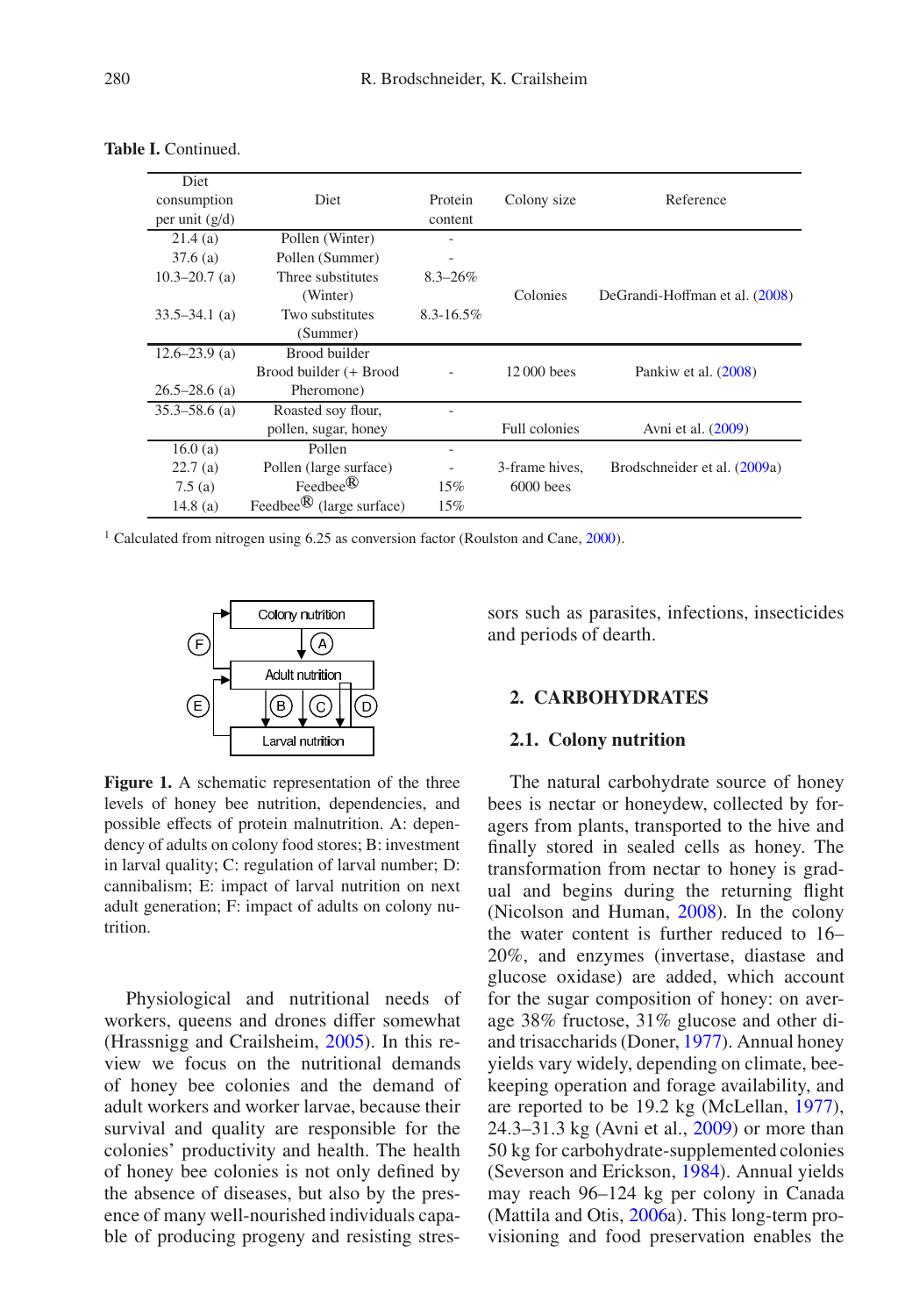colonies to survive long periods without food flow from the environment. The energetic cost of overwintering is high. Seeley and Visscher (1985) assessed the weight loss of small colonies – mostly due to honey consumption – to be at least 20 kg between July and April in a temperate climate. Weight loss, and therefore energetic cost, is higher during times of winter brood rearing (0.84 kg/week) compared to the cost of thermoregulation necessary for the colonies' survival without brood (0.42 kg/week).

## **2.2. Adult nutrition**

Carbohydrates meet the energetic expenses of honey bees. Adult workers are strongly dependent on colony food stores and do not survive long periods without feeding as they do not have considerable carbohydrate, protein or lipid reserves in their bodies (Kunert and Crailsheim, 1988; Hrassnigg and Crailsheim, 2005). Adult bees, in contrast to larvae, have low glycogen stores (0.05–0.47 mg per worker, Hrassnigg and Crailsheim, 2005). When in need of energy (e.g., before foraging flights), workers provision themselves with sugars in their honey crop, which they obtain from honey stores or via trophallactic contacts.

An adult honey bee worker needs about 4 mg of utilizable sugars per day for survival (Barker and Lehner, 1974). Caged bees fed carbohydrates exclusively survive best on sucrose  $(LT_{50} = 56.3$  days) compared to honey (31.3 d) or high-fructose corn syrup (HFCS, 37.7 d, Barker and Lehner, 1978). Workers at foraging age have the enzymes necessary to use polysaccharides (starch) for flight metabolism (Hrassnigg et al., 2005). Some sugars, like mannose (Staudenmayer, 1939), galactose, arabinose, xylose, melibiose, raffinose, stachyose and lactose (Barker and Lehner, 1974; Barker, 1977), are toxic to bees. These sugars can be found in considerable amounts in pollen (see references in Barker, 1977), nectars of Tiliaceae or Theaceae (Barker, 1990) or exudates of tulips (Barker and Lehner, 1976). About 40% of the sugars found in soybeans, which are used as pollen substitutes, are toxic to bees (Barker, 1977). Toxicity is reduced when honey bees have plenty of nectar or when these carbohydrates are experimentally diluted to under 4% with 50% sucrose solution (Barker, 1977).

Another substance toxic to bees is hydroxymethylfurfural (HMF), formed from the acid-catalized dehydration of hexose sugars, especially fructose, and formed in honey as a result of heat treatment or storage. High HMF levels must also be considered as a risk in the feeding of invert sugars or HFCS. A good estimate of the toxicity of HMF was published by Jachimowicz and El Sherbiny (1975): Sugar solutions containing 150 ppm HMF result in 58.7% mortality within 20 days in caged bees, whereas solutions containing 30 ppm cause a mortality of only 15.0%, which was not significantly different from the controls (12.5%). HMF levels of 30 ppm can therefore be regarded as safe for bees. Recently, the HMF content of commercially available HFCS was determined to be between 3.1 and 28.7 ppm by LeBlanc et al. (2009). They also demonstrated that HFCS stored at 40 ◦C for 69 days may reach 250 ppm, a concentration that significantly reduced longevity compared to HFCS with lower concentrations of HMF (57–200 ppm). The authors rightly opposed a comparison of bee mortality between HFCS and sucrose, but bees in their experiment survived better on sucrose.

#### **2.3. Larval nutrition**

A larva is regularly inspected by nurse bees and fed if necessary, so that it is always sufficiently provided with food. The sugar content (fructose and sucrose) of brood food is 18% in the first three days of larval development, then 45% in the last two days. Rortais et al. (2005) calculated that 59.4 mg of carbohydrates are fed to one worker larva during its development. Carbohydrate need would be higher when taking into account the costs of adult bees to provide the stable environment necessary for brood rearing (like comb building or thermoregulation). A lack of carbohydrates limits the number of larvae reared in spring, when nectar sources are poor and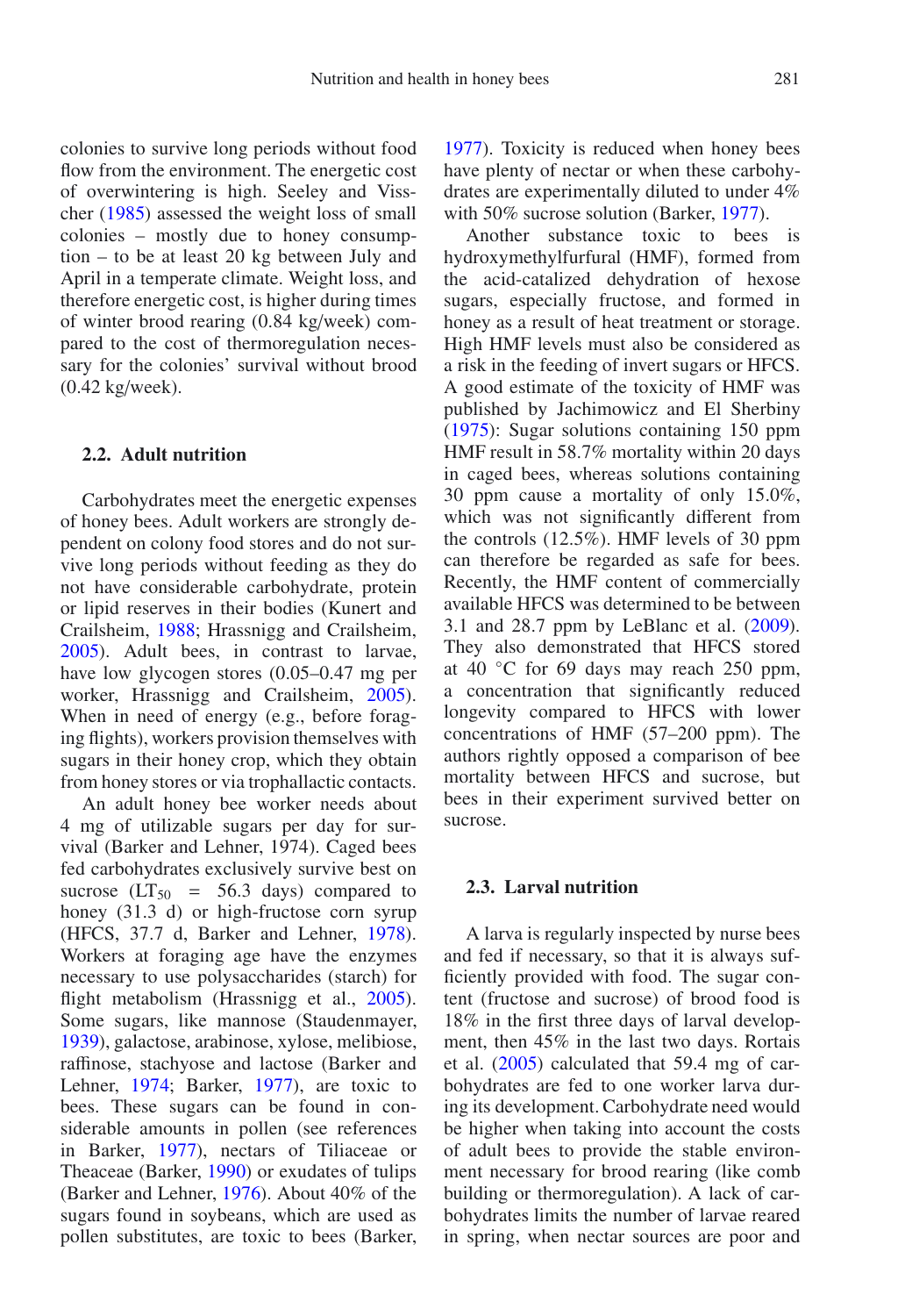winter stores already depleted, or after harvesting the honey without adequate replacement of carbohydrates. Little is known about lethal or sublethal effects of HMF or toxic sugars on larval development.

#### **2.4. Feeding carbohydrates**

Carbohydrates are fed to colonies routinely after harvesting honey or during periods of dearth. This is accomplished by feeding sucrose solution, invert sugars, HFCS (see also Sect. 2.2) or various fruit syrups (Neupane and Thapa, 2005) inside the hive. Grape syrup causes dysentery and reduces longevity, and its use is therefore not recommended (Barker and Lehner, 1978). After autumn feeding, colonies in a temperate climate consume about 20– 25 kg of syrup between November and April (Severson and Erickson, 1984). Syrup is consumed by hive bees, and the applied carbohydrates are integrated into the colony's food flow and transported to food storage combs (DeGrandi-Hoffmann and Hagler, 2000). Free (1965) found bees feeding sugar from a feeder to be younger than foragers, and Brodschneider et al. (2007) demonstrated that bees consuming sugar solutions inside the hive during summer are mostly of the same age as nectar receivers.

Severson and Erickson (1984) found no deleterious effect of HFCS feeding to colonies in a temperate climate. They investigated early season weight gains, season honey production and brood quality (head and thorax dry weight). Deleterious effects are most likely to be observed when a colony obtains carbohydrates almost exclusively from HFCS, as is the case when colonies are fed before winter. Colonies supplemented with HFCS in autumn had less sealed brood in spring compared to colonies supplemented with sucrose, but this setback in spring build-up did not affect honey production later in the season. These findings do not prove that HFCS is harmless, as the authors did not report the HMF content of the supplementary feed and only one winter was considered. Future research should include other climatic regions. However, in contrast to experiments with caged

honey bees, free-flying colonies can dilute high HMF levels when other carbohydrate sources are present. Especially in hot regions with only few nectar sources available, feeding of HFCS that has been stored for a long time should be avoided (LeBlanc et al., 2009). Surveys conducted among Austrian beekeepers (Brodschneider et al., 2010) also suggest that the type of carbohydrates fed to colonies (sucrose, invert sugar or starch syrup) did not affect overwintering mortality of colonies when supplementation was done between July and October.

#### **3. PROTEIN**

#### **3.1. Colony nutrition**

The only natural protein source for honey bees is pollen. Colonies collect 10–26 kg of pollen per year (Wille et al., 1985) and Crailsheim et al. (1992) estimated the pollen requirement of two 10-frame colonies to be 13.4 and 17.8 kg per year, respectively. In contrast to honey, only a small amount of pollen is stored in the colony at any given time, and stores quickly diminish during nonforaging periods (Schmickl and Crailsheim, 2001, 2002).

In the colony, honey bees mix pollen with regurgitated nectar, honey and glandular secretions to produce bee bread, which differs from freshly collected pollen, in having a lower pH and less starch (Herbert and Shimanuki, 1978a; Ellis and Hayes, 2009). The nutritive value of bee bread to honey bees is higher than that of fresh bee collected, laboratory stored, or frozen pollen with few exceptions (Hagedorn and Moeller, 1968; Herbert and Shimanuki, 1978a; Dietz and Stevenson, 1980; Cremonez et al., 1998; Pernal and Currie, 2000). The shift in the quality of pollen stored in the colony (bee bread) is attributed to microorganisms associated with the honey bee (Gilliam, 1997). Vásquez and Olofsson (2009) suggested that lactic acid bacteria from the honey bee stomach belonging to the genera *Lactobacillus* and *Bifidobacterium* are involved in the fermentation process of bee bread and may be responsible for improving the nutritive value by producing vitamins.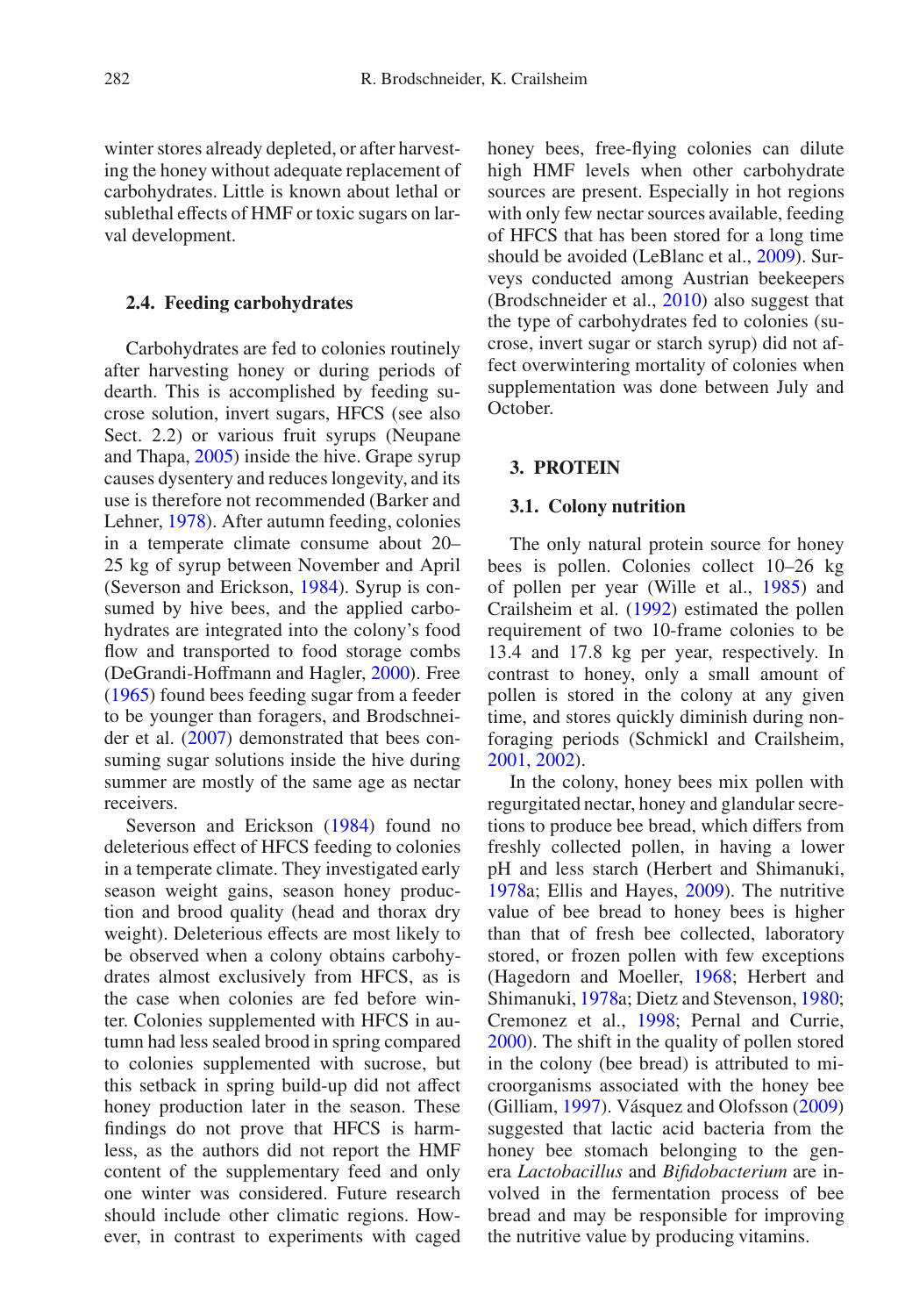The protein content of pollen from different species and regions varies widely (2.5– 61%, Roulston et al., 2000). Roulston and Cane (2000) discuss the problems of determining the nutritive value of pollen through measurements solely of crude protein content in the laboratory. Honey bees need to ingest ten amino acids described as essential to their diet (De Groot, 1953). Amino acid requirements are highest for l-leucine, l-isoleucine and l-valine, and limitations of one of the essential amino acids in the food protein limit colony development. Pollens from different plants have different nutritive values for bees. To determine the value to honey bees, it is necessary to conduct bioassays of different pollen or protein diets and their effects on brood production (Campana and Moeller, 1977; Loper and Berdel, 1980a, b; Dietz and Stevenson, 1980), life span (Schmidt et al., 1987) or other physiological parameters (see Sects. 3.2.1 and 3.4).

#### *3.1.1. Malnourished colonies*

Colonies without pollen supply maintain brood rearing only for a short time, first by using up the stored bee bread and later by depleting their body reserves (Haydak, 1935). Honey bees have developed a mechanism to react to changes in the ratio of pollen supply and protein demand of brood: they cannibalize brood and thereby gain protein which they use to feed other larvae. Young larvae, in which little investment has been made up to that point, are cannibalized, and older larvae are maintained (Schmickl and Crailsheim, 2001, 2002). If the pollen dearth continues, no more brood can be produced.

# **3.2. Adult nutrition**

Proteins make up 66–74% of the dry matter of adult workers (Hrassnigg and Crailsheim, 2005). Protein content increases during the first few days (De Groot, 1953) due to protein anabolism (Crailsheim, 1986), and slightly decreases in older bees. A worker bee consumes on average 3.4–4.3 mg pollen per day, with a peak at the age of nurses (Crailsheim et al., 1992). The amount of protein in the haemolymph also increases over the first few days after emergence and is determined to be 11.4–27.6 μg/μL (Cremonez et al., 1998) or 6.0–9.4 μg/μL (De Jong et al. 2009) for 6-dayold bees fed various pollens or protein diets.

The protein content of bees also varies depending on the season. In late summer, the last generation of bees produced shows distinct physiological characteristics (De Groot, 1953; Crailsheim, 1986; Kunert and Crailsheim, 1988) and a markedly increased lifespan compared to short-lived summer bees (Maurizio, 1954). This difference is accompanied by the bees' capability of building up high levels of haemolymph proteins, which allow them to survive several months on carbohydrates only. Vitellogenin, the main storage protein in the haemolymph and precursor for many other proteins (Amdam et al., 2003), reaches concentrations of up to 80 μg/μL in 'simulated' winter bees (produced in summer colonies without brood) older than 20 days. The importance of this lipoprotein for the onset of foraging by workers, longevity and overwintering has been demonstrated (Amdam and Omholt, 2002, 2003; Amdam et al., 2004).

#### *3.2.1. Malnourished adults*

The importance of protein provisions to adult bees has been demonstrated by many authors (see Crailsheim, 1990, for additional references). Cage studies established that adult honey bees can survive for a very long time on carbohydrates (see Sect. 2.2), which they need for energy metabolism, but bees allowed to also feed on pollen show greater longevity (Maurizio, 1954; Schmidt et al., 1987; Schmidt et al., 1995; Alqarni, 2006; Manning et al., 2007). The age-specific protein demand of honey bees is remarkable: young adults undergo physiological changes such as the maturation of flight muscles (Hersch et al., 1978), and suboptimal pollen diets delay the time that workers reach their maximum thorax masses (Hagedorn and Moeller, 1968). Pollen ingestion is also necessary to develop hypopharyngeal glands (Maurizio, 1954; Alqarni, 2006) and ovaries (Hoover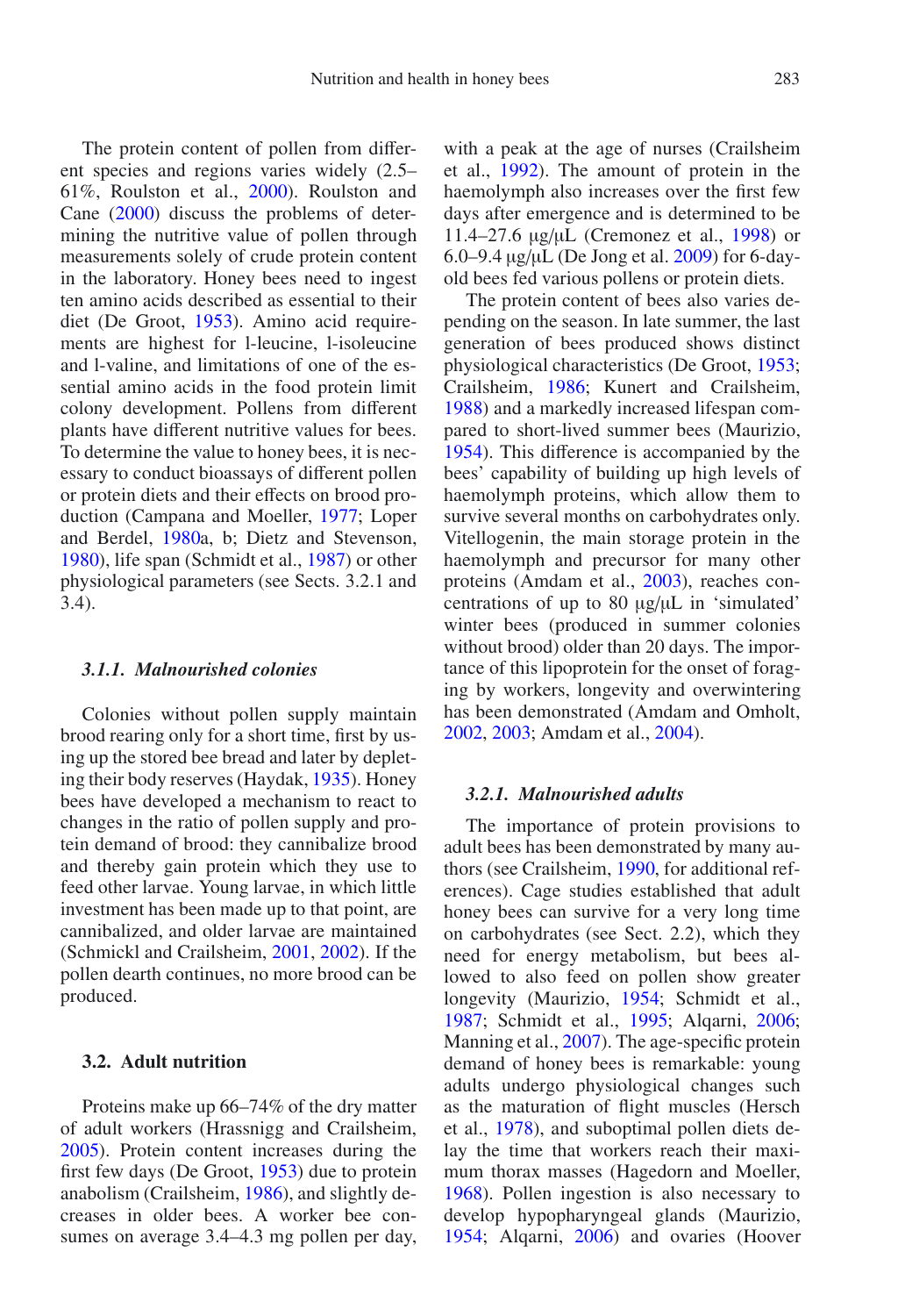et al., 2006). The development of both is positively correlated with protein consumption (Pernal and Currie, 2000). A protein-free diet reduces the metabolic activity of haemocytes and increases the number of haemocytes (especially granular haemocytes), which may be a mechanism to compensate for the lack of protein in the haemolymph or the lower metabolic activity of haemocytes (Szymas and Jedruszuk, 2003). Alaux et al. (2010) confirmed this increase in haemocyte concentration and found glucose oxidase activity (an indicator of social immunity) and mass of fat body (an indirect indicator of immunocompetence of individual bees) to depend on protein nutrition.

# **3.3. Larval nutrition**

To rear one larva, 25–37.5 mg protein (or 125–187.5 mg pollen) is needed (Hrassnigg and Crailsheim, 2005). Pollen is only fed directly to larvae in a small amount; the majority of protein a larva obtains is processed brood food from adult honey bees. Babendreier et al. (2004) calculated the portion of protein directly derived from pollen to be about 5%. Nurse bees have developed hypopharyngeal glands and the enzymatic equipment to process protein derived from pollen into a highquality larval food (Moritz and Crailsheim, 1987) that allows honey bee larvae to grow rapidly. The number of feedings and the food applied by nurses is adjusted to the age of the larva. Young larvae are visited and fed less often than older lavae (Haydak, 1970; Schmickl and Crailsheim, 2002).

# *3.3.1. Malnourished larvae*

Colonies terminate brood rearing rather than produce malnourished pupae (see Sect. 3.1.1), and according to Imdorf et al. (1998) this maintains the quality of pupae that are produced. In contrast, other authors found that malnourished larvae are reared into adults with impaired quality. This has been demonstrated drastically under experimental conditions, where starved larvae developed malformations (Jay, 1964). Impairments have

also been demonstrated for life span and dry weight (Eischen et al., 1982), protein content (Kunert and Crailsheim, 1988), morphometrics (Herbert et al., 1988) and wing and body size (Daly et al., 1995; Brodschneider et al.,  $2009b, c$ ).

To determine precisely the effect of larval nutrition on adult honey bees one can use feeding protocols to rear larvae in vitro (Rembold and Lackner, 1981; Aupinel et al., 2005). Honey bees reared according to these protocols have reduced body size and weight, especially dry weight of the thorax, compared to sister bees reared in a colony. Their flight capacity (measured in tethered flight in a roundabout) was similar to the controls, with minor drawbacks in high performance (Brodschneider et al., 2009b). Other effects of larval malnutrition on lifetime flight performance or onset of foraging can not be excluded.

Ovaries of workers reared under low-pollen conditions are less developed compared with those of workers reared by colonies given access to a high-pollen diet. Hoover et al. (2006) investigated the effect of larval nutrition on the ovaries of queenright workers and also demonstrated a carry-over of nutrients from the larval to the adult stage. When both groups were fed the same mixture of royal jelly and honey as adults, the ovaries of the bees reared under poor conditions did not develop as well as those of the others.

Larval nutrition may also affect behaviour and physiology of workers. Mattila and Otis (2006b) obtained longer-lived workers in one year and shorter-lived workers another year, when they supplemented colonies with protein in spring. This contrast between years suggests that other factors in addition to protein nutrition are responsible for their results. Bees reared under supplemented conditions also performed brood-related behaviours more often than did those reared under control conditions.

#### **3.4. Feeding proteins**

Protein-rich diets may be fed to honey bee colonies to enhance colony growth in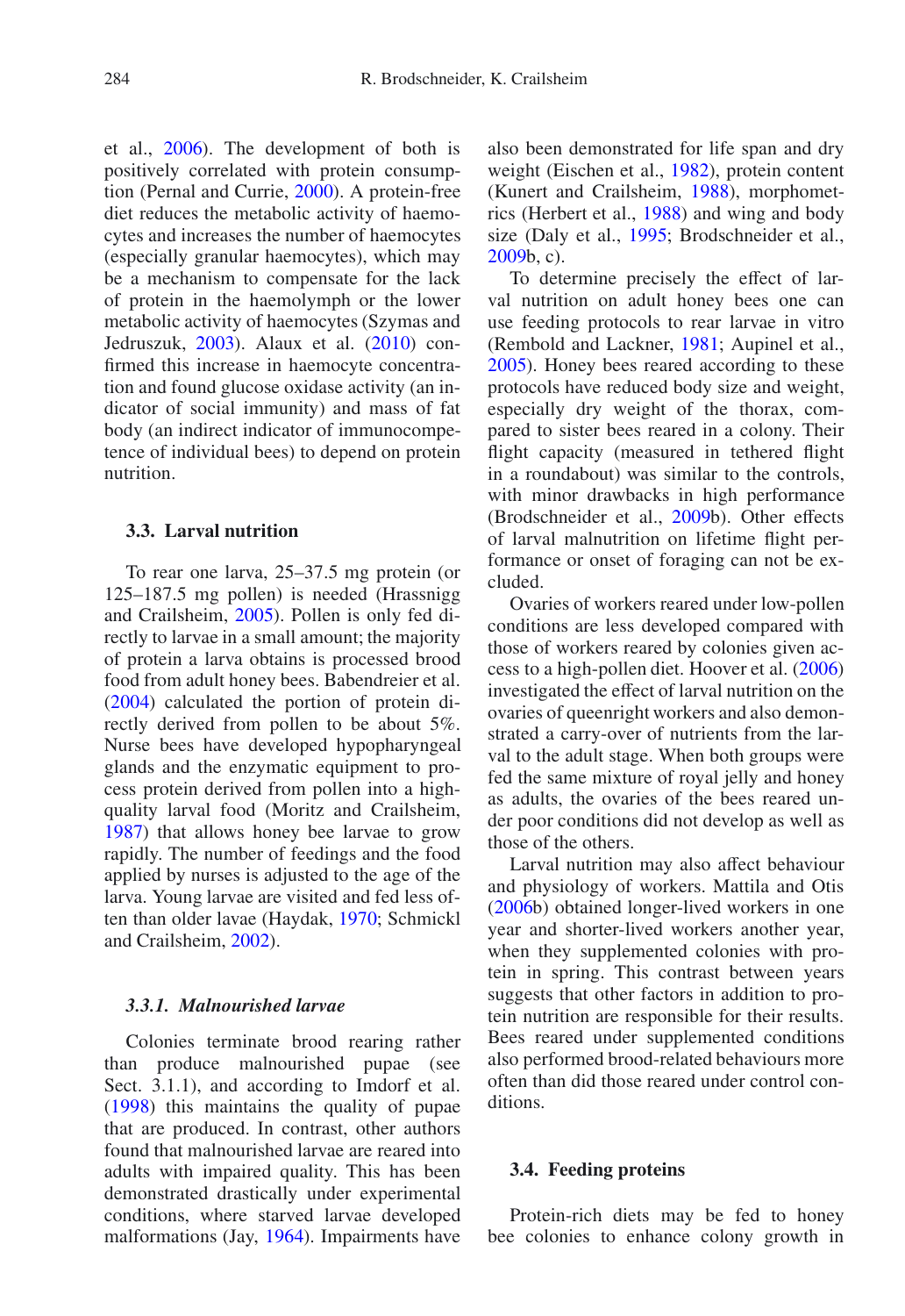spring (Mattila and Otis, 2006a), in times of low or single source pollen income (e.g. Schmidt et al., 1995), or in areas or periods in which only poor-quality pollens are available (Somerville and Nicol, 2006). Supplementation in fall extends brood rearing before winter, but it does not facilitate wintering of fallreared bees. Consequently, fall supplemented colonies did not perform better the next spring (Mattila and Otis, 2006a). Standifer et al. (1977) differentiated between pollen supplements (artificial high-protein diets containing pollen) and pollen substitutes (artificial highprotein diets containing no pollen but rather protein from soybean, brewer's yeast, milk, or algae, among others). Pollen substitutes may be a more cost-effective alternative to feeding pollen. Feeding pollen from other colonies incurs the risk of spreading pathogens, which can be mitigated by irradiating pollen.

Many studies have investigated worker bee preference for protein diets by measuring consumption. The reported consumption of diets varies widely (Tab. I) most likely due to biological reasons (type of diet, colony size, brood rearing, time of year, presence of other food sources inside or outside the hive). Furthermore, comparability between different experimental designs is low, because behaviour and nutritional physiology differ greatly among full colonies, nuclei and caged honey bees. Standardized definitions of these units and of the experimental procedures are needed. As discussed before, protein consumption is highest in young bees, which results in higher average consumption of caged honeybees during short investigation periods (Cremonez et al., 1998) compared to longer experiments (Pernal and Currie, 2000). Daily diet consumption is not more than 10 g for nuclei and up to 58.6 g for colonies (Tab. I). When we assume a total protein need of 40 mg per larva reared (Hrassnigg and Crailsheim, 2005) and a protein content of 20% of a given diet, we can roughly estimate that, per gram diet consumed, a colony gains enough protein to rear five larvae from egg to sealed stage. Of course, this is only true if all the protein is consumed by nurse bees and used to produce brood food without loss of protein. Thus it is an over-estimation as other adults obtain protein for their basic turnover as well (Crailsheim, 1986). Honey bees utilize pollen proteins very efficiently. We assume the digestibility of protein diets to be lower or similar to the 80% reported for pollen by Schmidt and Buchmann (1985). Thus, we reduce our estimation of how many larvae a colony could rear to four larvae per gram diet consumed. This calculation demonstrates that protein supplementation only results in high numbers of progeny when the applied diet is consumed in a substantial amount.

Consumption is a good first indication of the acceptance of supplemental diets. Pollen or lipids from pollen-containing diets (Herbert et al., 1980a) are consumed more readily than other substitutes due to phagostimulants in pollen (Tab. I, Hopkins et al., 1969; Schmidt and Hanna, 2006), making pollen without a doubt the most suitable additive for honey bee colonies. Fermented diets are consumed more readily than unfermented diets (Ellis and Hayes, 2009). Consumption also depends on the method of application, and beekeepers can easily adopt this to force the consumption of diets: patties enriched with soy flour (Avni et al., 2009), a non-soy-based pollen substitute or pollen-only patties are consumed more readily when the surface area of the patties is enlarged (Tab. I; Brodschneider et al., 2009a). This is because a larger surface gives more bees access to the patty, and the number of feeding bees positively correlates with consumption.

Loper and Berdel (1980a, b) demonstrated variations in protein consumption and sealed brood production in response to various pollen or protein diets fed to dwarf colonies of about 300 bees. In one experiment, they calculated a consumption of 0.31–0.99 mg protein per bee per day, and in another 0.12–1.24 mg, respectively. Schmidt and Buchmann (1985) reported an average consumption of 3.07 mg nitrogen during their 28-day experiment using a colony confined to a flight cage, which accounts for 0.69 mg daily protein consumption. This amount also corresponds to the value calculated by Brodschneider et al. (2009a) using a three-frame hive containing 6000 bees and brood and the ability to forage normally: 0.49 mg for the pollen supplement (assuming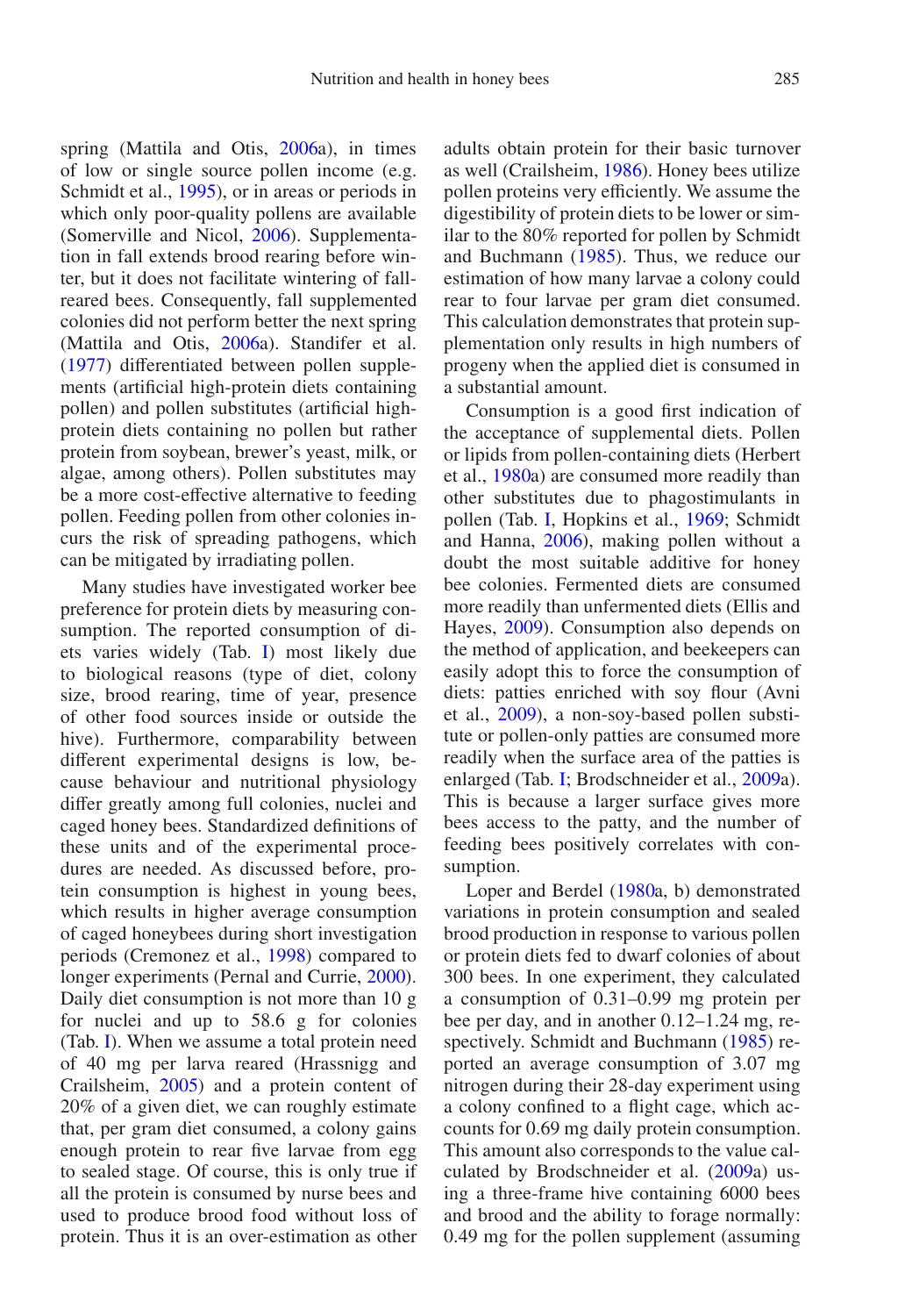the protein content of pollen to be 15%) and 0.38 mg for a commercial pollen substitute (Tab. I). Because both diets were present simultaneously, the total supplemental protein intake was 0.87 mg per bee per day in this experiment.

Supplemental diets were critically evaluated measuring physiological parameters of adult bees. Protein diets increase haemolymph protein levels in caged honey bees to values considered to be similar to natural nutrition (De Jong et al., 2009). Caged bees fed (ad libitum) a pollen substitute had fewer haemocytes compared to bees fed pollen or controls from a colony, and haemocytes exhibited lower metabolic activity compared to controls from the colony (Szymas and Jedruszuk, 2003). This test may provide a good diagnostic tool, but the authors did not report whether their substitute was consumed equivalently to pollen. Alqarni (2006) found longevity and hypopharyngeal gland development of caged honey bees fed protein diets (especially the pollen-enriched diet) to be similar, but not superior, to that of bees fed bee bread.

A colony can rear brood only when all essential nutrients are present in the bees' diet. Therefore both the consumption of protein diets and the number and quality of individuals reared by colonies fed with pollen substitutes are important. Honey bees can rear brood from protein diets other than pollen, and Herbert et al. (1977) demonstrated that the optimum protein level of diets required by caged honey bee colonies to rear brood is 23–30%; a protein level of 50% should be avoided. Nevertheless authors are inconsistent about whether supplemental feeding significantly increases brood production in free-flying colonies. Doull (1980a, b) found no increase in the number of reared bees in his year-long study. Mattila and Otis (2006a) reported an earlier start and increased brood rearing of colonies supplemented with pollen or pollen substitute in spring. DeGrandi-Hoffmann et al. (2008) found at least one pollen substitute in one of two trials to increase brood rearing compared to a pollen supplement. Avni et al. (2009) found no significant increase "vis-à-vis" a control group only fed carbohydrates with one exception. Pankiw et al. (2008) added brood pheromone to colonies fed a protein supplement during two winters in Texas and found increased brood areas, adult populations and diet consumption compared with colonies with protein supplement only. Doull (1980a, b), and Mattila and Otis in one of three years (2006a) found higher honey yields in supplemented colonies, which could be due partly to the carbohydrates introduced. Doull attributed higher honey yields to increased longevity of bees from supplemented colonies. This result was supported by van der Steen (2007), who found higher longevity of bees reared by colonies supplementally fed with a pollen substitute.

# **4. OTHER NUTRIENTS**

We have focused on carbohydrates and proteins, as these macronutrients are well investigated, but it is also essential that honey bees ingest lipids, vitamins and minerals (Haydak, 1970). Supplemental feeding can support colonies with additional fats, vitamins and minerals, but the actual requirements and optimal levels needed by honey bees remain relatively unexplored. A significant challenge in studying these requirements is the formulation of clear-cut chemically defined diets for colonies (Herbert and Shimanuki, 1977, 1978b) and larvae reared under laboratory conditions. The latter has not yet been accomplished because diets remain semi-defined (Rembold and Lackner, 1981; Aupinel et al., 2005).

Honey bees obtain lipids exclusively from pollen, and the lipid content of pollen from various species ranges between 0.8% and 18.9% (Roulston and Cane, 2000). The importance of lipids as attractants in pollen was previously reviewed (Sect. 3.4), and oils are often added to artificial protein diets. Bees reared more brood when 2–4% lipid extracts from pollen were added to their diet (Herbert et al., 1980a). Lipids are mainly metabolized during the brood stage of honey bees and are regarded as an important energy source, and as precursors for further biosynthesis (Cantrill et al., 1981). Sterols in pollen are essential to honey bees, and workers convert ingested phytosterols to 24-methylenecholesterol (the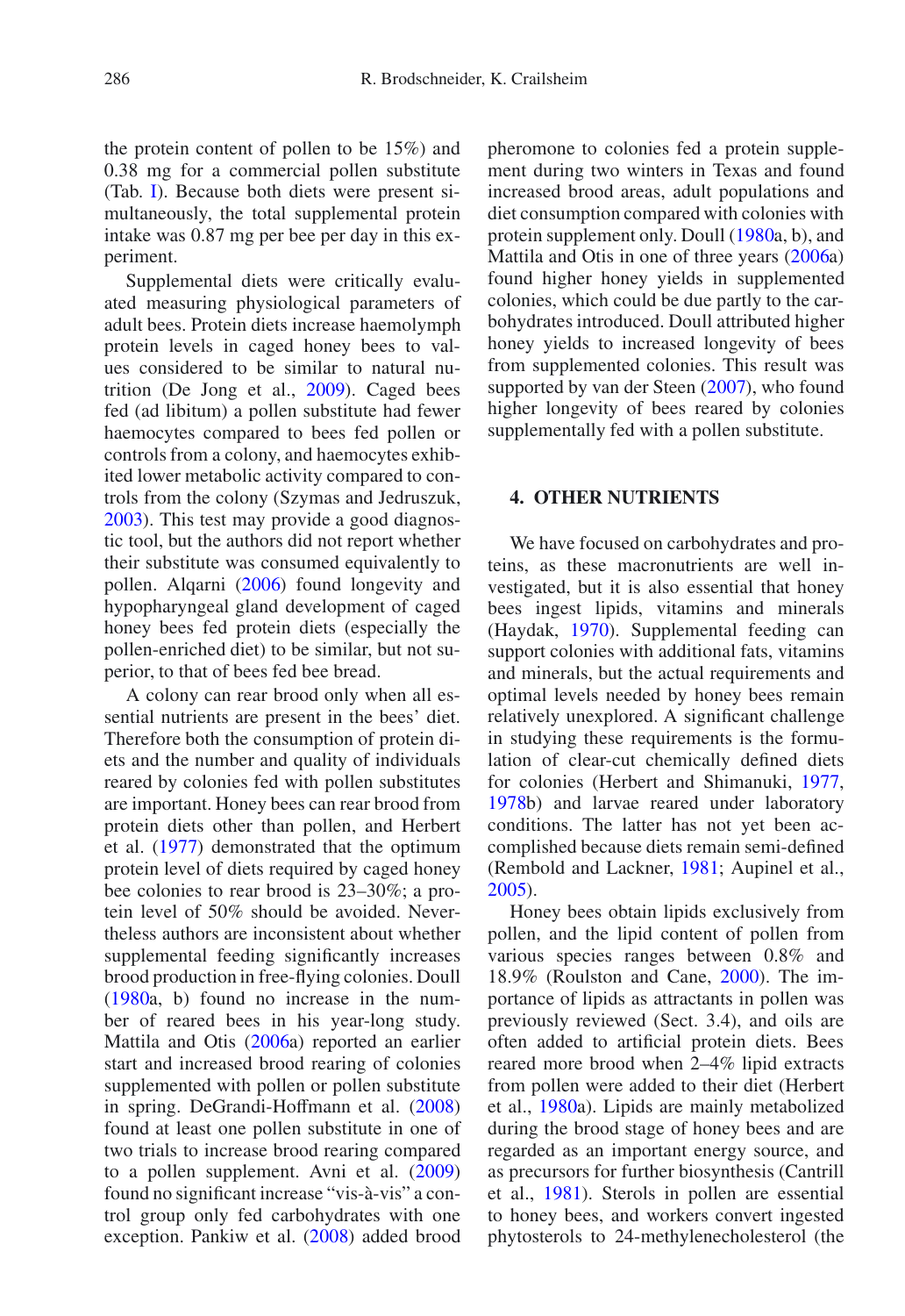honey bees' major sterol), sitosterol and isofucosterol (Svoboda et al., 1982). They can not convert phytosterols to cholesterol. It has been demonstrated that diets containing 0.1% cholesterol or 24-methylenecholesterol supported bee survival and brood production, although honey bees also reared small amounts of brood without any dietary sterols (Herbert et al., 1980b). Regardless of the sterols present in the bees' diets, workers have the unique ability to transfer sterols selectively to larvae through brood food and hence maintain fairly consistent levels of 24-methylenecholesterol (Svoboda et al., 1986). This might involve the depletion of the workers' endogenous sterol pools. Toth et al. (2005) verified a link between nutritional state and behaviour; nurses have high abdominal lipid stores, which are depleted prior to the onset of foraging. These researchers could experimentally induce precocious foraging by treatment with a fatty acid synthesis inhibitor. When regular foragers were experimentally reverted to nurses, they did not regain high lipid stores, suggesting a reduced performance of these nurses (Toth and Robinson, 2005). Manning et al. (2007) tested the effect of enhancing low lipid pollen (from redgum trees) with fatty acids on the longevity of caged honey bees. They found a decreased life span of bees fed on concentrations of oleic acid higher than 2% but a greater tolerance of bees towards linoleic acid.

Water soluble vitamins, in contrast to fat soluble, are common in pollen (Roulston and Cane, 2000), but the content of vitamin C, for example, varies throughout the season according to different floral sources. No relationship has been found between the vitamin C level of pollen collected by free-flying honey bees and brood production (Herbert et al., 1985). Furthermore, prepupae reared by bees constrained to a vitamin C-free diet contained similar vitamin C levels than did those reared by bees fed vitamin C-enhanced diets. Therefore, honey bees (or their symbiotic microorganisms) are assumed to be able to synthesize vitamin C. Conversely, the presence of pyridoxine in a colony's diet is essential for the development of larvae. According to Anderson and Dietz (1976), nuclei were only able to rear brood when fed a diet containing 4 mg pyridoxine per 500 g, and 5.4 μg of pyridoxine was necessary to rear one larva to the sealed stage. A mixture of the fat soluble vitamins A, D, E and K in the diet substantially improved the amount of brood produced, although these vitamins are not regarded essential (Herbert and Shimanuki, 1978c). The same result was obtained when only vitamins A or K were seperately added to the diet.

Honey bees obtain inorganic elements mainly from pollen, and according to Imdorf et al. (1998) bees reared during pollen shortages contain similar quantities of most minerals compared to bees reared during favorable foraging conditions. This suggests other important sources of minerals like nectar and water or the existence of endogenous mineral pools in adults. Brood rearing significantly increased when Herbert and Shimanuki (1978b) added 1% of pollen ash to a synthetic diet, but levels exceeding 2% appeared to be disadvantageous. The authors recommended a diet containing 1000 ppm potassium, 500 ppm calcium, 300 ppm magnesium and 50 ppm each of sodium, zinc, manganese, iron and copper for further investigation of the mineral requirements of honey bees.

Water is indispensable for bee survival, and honey bees may collect water at high costs in some situations. However we do not discuss water homeostasis, because it has been reviewed recently (Nicolson, 2009).

# **5. NUTRITION-RELATED RISKS FOR THE HONEY BEE**

# **5.1. Starvation**

Exceptionally long non-foraging periods and insufficient or untimely feeding of carbohydrates after harvesting honey make starvation one of the most common reasons for honey bee colony winter mortality (Brodschneider et al., 2010; vanEngelsdorp et al., 2010). However, this is a common and well-known fact in colony management and it is the responsibility of beekeepers to avoid. The effects of protein malnutrition on colonies, adults and larvae were discussed in Sections 3.1.1, 3.2.1 and 3.3.1, respectively.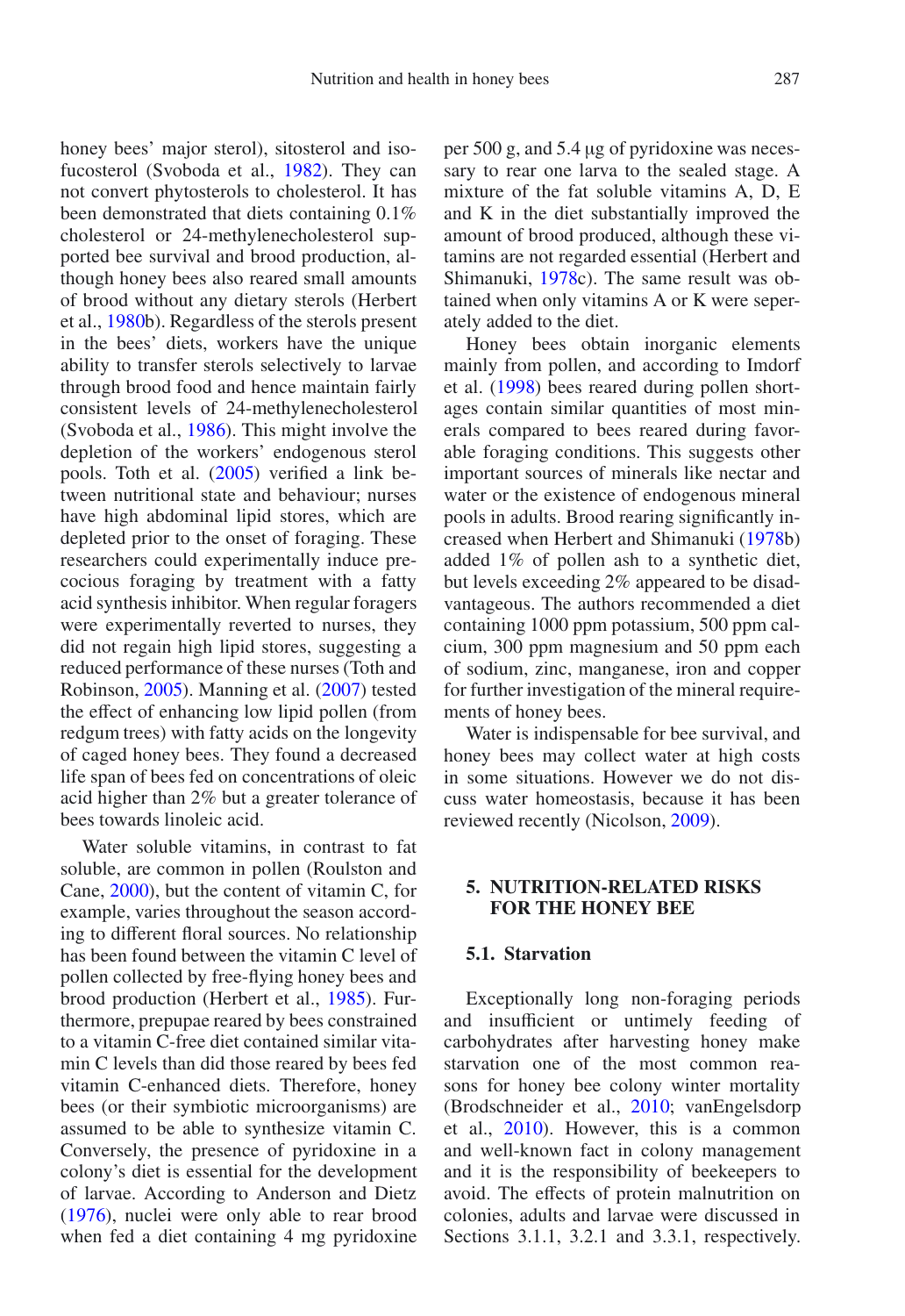Starvation influences the behavioural development of honey bees: food shortage induces early onset of foraging in young workers, which affects the life span of the foraging population and colony demography (Schulz et al., 1998). Parasites, which also exert nutritional stress on honey bees, can intensify the effect of starvation. Alternately, in starving colonies nutritional stress caused by parasites is amplified. Workers infected with *Nosema ceranae* exhibit elevated hunger levels and changes in trophallactic behaviour (Naug and Gibbs, 2009). The lower energetic state caused by the parasite diminishes survival of bees in starving colonies and might play a role in the disappearing of foragers (Mayack and Naug, 2009). Another parasite, *Varroa destructor*, has been shown to reduce the vitellogenin storing capacity of infested workers and has a severe impact on their overwintering ability (Amdam et al., 2004).

#### **5.2. Monocultures**

Honey bees characteristically gather mixtures of pollens from many different species (Wille et al., 1985; Dimou and Thrasyvoulou, 2009), which support a balanced and diverse diet. Colonies used for pollination in agricultural areas face a less diversified diet of pollens, and this particular diet may not provide all essential nutrients. Only few uniform pollen diets – sweet clover (Campana and Moeller, 1977) or mustard (Singh and Singh, 1996) – are considered better than a diet of mixed (even poor) pollens, and generally single-pollen diets are inferior to mixed diets (Schmidt, 1984; Schmidt et al., 1987; Alaux et al., 2010). Schmidt et al. (1995) concluded from their experiments that bees used for pollination, having access only to sunflower or sesame pollen, are likely to be stressed and should be provided additional pollen or protein sources. Diverse pollen diets may compensate for deficiencies in essential nutrients in the pollen of one species (the poverty of arginine in dandelion pollen, for example, Herbert et al., 1970). If only pollen lacking this essential nutrient is available, honey bees can not compensate by consuming more pollen of such poorer quality. This nutritional stress,

among other factors, may be responsible for high colony mortalities (Naug, 2009).

#### **5.3. Transgenic products**

The non-target impact of genetically modified crops on honey bees is poorly understood. Many authors (reviewed in Malone and Pham-Delègue, 2001) studied the effect of dietary transgene products on honey bees, because of the possible threat emanating from plants containing *Bacillus thuringiensis* (Bt) toxins or protease inhibitors. Malone et al. (2004) demonstrated that the feeding of insecticidal transgenic plant proteins to caged bees did not affect survival and hypopharyngeal gland development. Very high concentrations of Cry1Ab proteins may affect workers' learning or feeding behaviour (Ramirez-Romero et al., 2008), but longevity is not reduced. From the calculations of Babendreier et al. (2004) we can assume that the amount of Bttoxin from maize pollen that a larva ingests during its development is far below toxicity.

#### **5.4. Pesticide residues in nutrients**

When foraging in the proximity of landscapes used extensively for agriculture, honey bees unavoidably bring chemicals applied for plant protection into their colonies by collecting contaminated nectar and pollen. Several studies (e.g. Rortais et al., 2005; Johnson et al., 2010) estimated the potential risk of insecticides ingested by honey bees through contaminated pollen and nectars. Assuming maximum exposures, it has been demonstrated that toxins may reach levels considered lethal or sublethal to bees. Recently, leaf guttation drops of corn plants germinated from neonicotinoid-coated seeds have been demonstrated to contain insecticides at concentrations that are lethal to honey bees (Girolami et al., 2009). However, the importance of this must be investigated once the likelihood of bees collecting water from these leaf guttation drops has been clarified.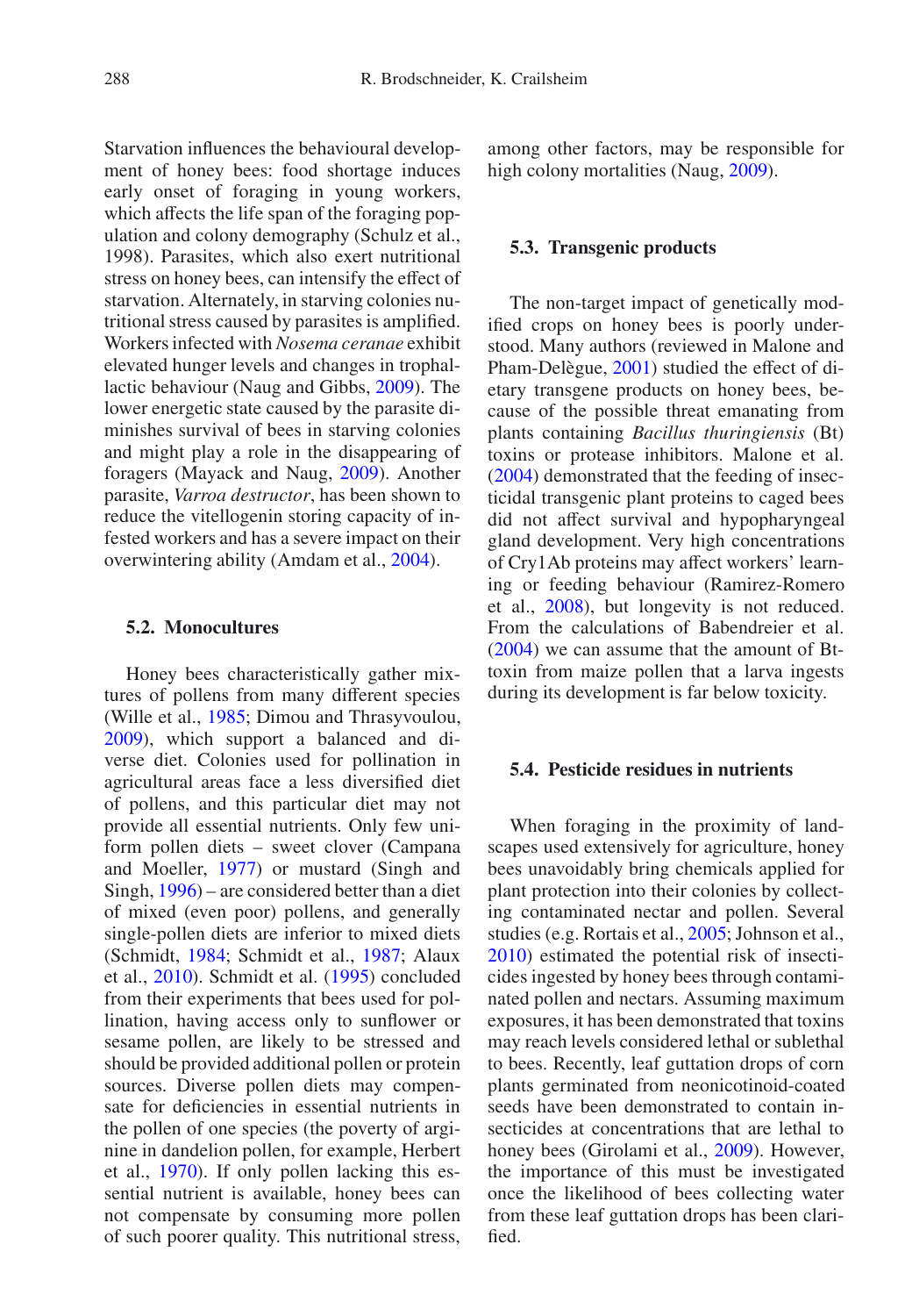#### **5.5. Poisoning by plants**

Some plants, including those that are recommended honey crops produce substances that are poisonous to honey bees. For example, poisonings from protoanemonin present in flowers in the Ranunculaceae have been suspected in relation to the condition of May disease. A toxic saponin is found in the nectar and pollen of *Aesculus* species (Hippocastanaceae). A thorough discussion of this topic can be found in Barker (1990). The problem regarding sugars that are toxic to honey bees has been indicated in Section 2.2.

# **6. DISCUSSION**

Carbohydrates, proteins, lipids, vitamins and minerals available to honey bees are factors responsible for the amount of progeny produced, longevity and health of adults and for the survival and productivity of a colony. Colonies facing a limitation of an essential nutrient, such as pollen in general, or an essential amino acid or vitamin in particular, will cease brood production and may not survive if not supplied with the missing nutrient.

Recent honey bee colony losses reintroduced nutrition as a focus of research as it was speculated that poor nutrition may be a crucial or subtle (co-)factor in the occurrence of such losses (Oldroyd, 2007; Naug, 2009). Last year, vanEngelsdorp et al. (2009) demonstrated that workers from colonies affected by CCD showed no alteration in protein nutritional state. Still, honey bee nutrition bears many potential threats including starvation (Brodschneider et al., 2010), reduced diversity of diets due to monocultures, and pesticides brought to the colony with food.

Our understanding of how essential lipids, vitamins or minerals are for brood rearing and development of adults is still limited. First, we know that the addition of some substances at particular concentrations supports brood rearing, but not how progeny from colonies lacking this substance perform in the long-run. Second, we know that colonies are inexplicably able to rear brood even when substances regarded as essential are missing (Herbert et al., 1980b). Also, researchers often stress that workers are able to mobilize endogenous reserves. However, we still know little about these mechanisms. Can depleted stores be replenished, or do workers satisfactorily forage after exhausting their endogenous pools? In this context, little is known about the role of the mutualistic flora of the honey bee intestinal tract (Gilliam, 1997; Forsgren et al., 2010) and how antibiotics fed to colonies may affect the benefits of the microflora for honey bees.

Honey bees have evolved many strategies to cope with parasites and pathogens, but if they are nutritionally stressed, they face a major battle. Therefore, future research must take into account the interaction of possible nutrition-related effects with other factors, such as the influence of nutrition on susceptibility or tolerance of honey bees to parasites, pathogens and pesticides, the energetic stress of bees caused by parasites (Amdam et al., 2004; Mayack and Naug, 2009) and the role of nutrition in building up the honey bee's immune system (Randolt et al., 2008). The studies of Szymas and Jedruszuk (2003) and Alaux et al. (2010) raise the important question of how the honey bee's ability to defend pathogens is hindered when they are malnourished and how this ability may be improved by adequate nutrition.

The honey bee colony as a super-organism comprises three levels of nutrition (Fig. 1). The fact that malnutrition can happen on any level reveals an important consideration about nutritional stress: larvae reared during the shortage of an essential nutrient may develop into short-lived adults or adults with slightly impaired brood rearing and foraging abilities (Maurizio, 1954; Dustmann and von der Ohe, 1988; Mattila and Otis, 2006b; Brodschneider et al., 2009b). This impairment might range from being very subtle to substantial. Little is known about sublethal larval malnutrition in combination with sublethal adult malnutrition. Moreover, the abilities of honey bees can be impaired by stressors other than nutrition, like low temperature during pupal development (Tautz et al., 2003), parasitism (Kralj et al., 2007) or sublethal pesticide effects. We assume that the effects of these different factors may combine to pose a substantial threat.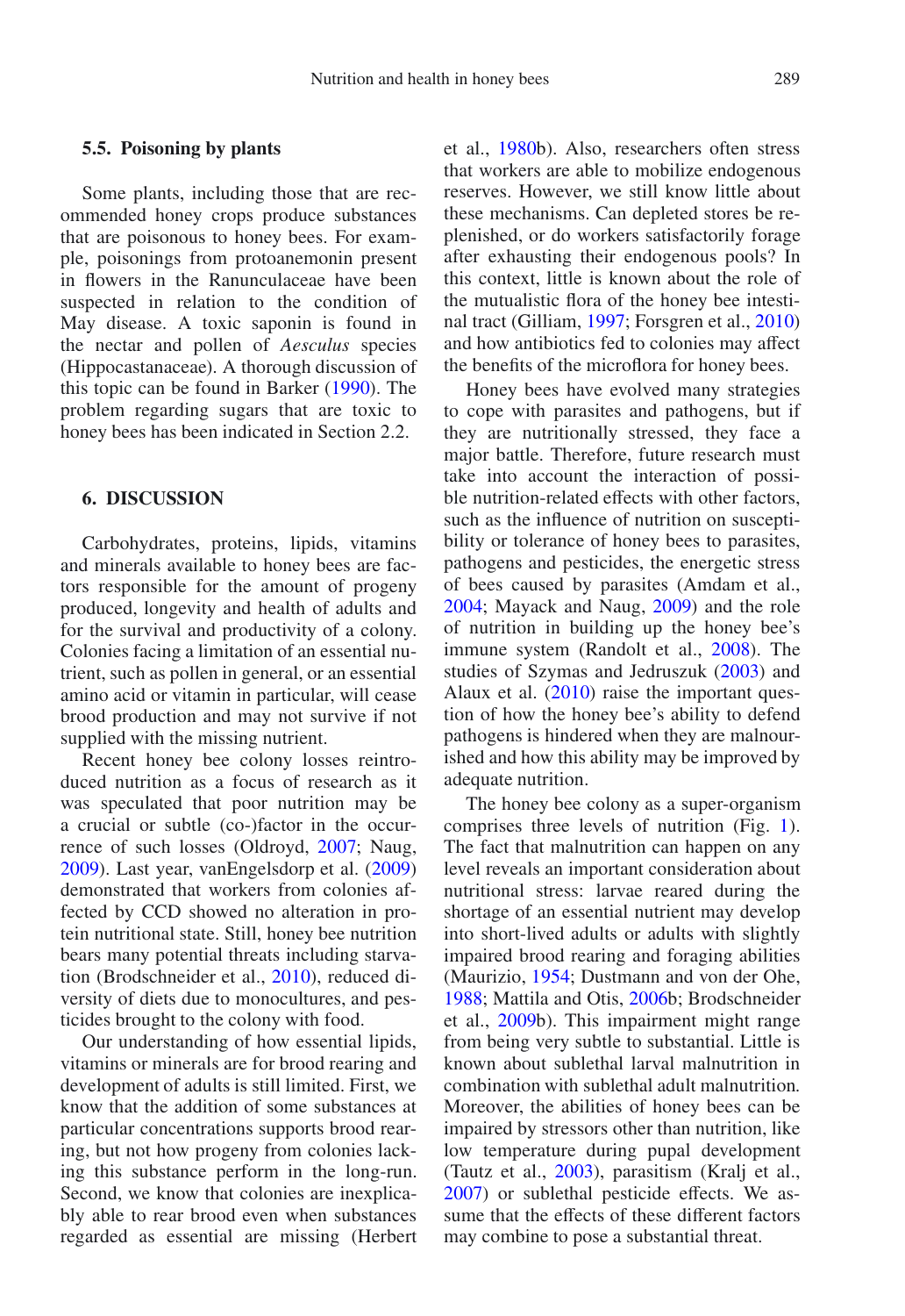To achieve well-fed and healthy colonies we recommend balanced nutrition for colonies, especially when they are placed in a difficult environment or used for pollination (Schmidt et al., 1995; Pernal and Currie, 2000; Somerville and Nicol, 2006). Balanced nutrition is best supported by growing a diversity of plants, even near agricultural areas, as a natural mixture of different pollens is the optimal source of proteins and vitamins for honey bees (Decourtye et al., 2010). Where this is not possible, feeding adequate supplemental diets is recommended, even if they are of poorer quality than natural pollen, because the diets can provide many essential nutrients. To our knowledge there are no reports that diets prepared meeting the criteria presented in this review harm the bees, although the inferiority of bees or colonies fed exclusively on artificial diets compared to those fed natural pollen has been demonstrated.

# **Nutrition et santé des abeilles.**

# **malnutrition** / **pollen** / **protéines** / **carbohydrates** / **nourrissement**

**Zusammenfassung** – **Ernährung und Gesundheit bei Honigbienen.** Eine ausgewogene Ernährung mit ausreichend Proteinen, Kohlenhydraten, Fetten, Vitaminen und Mineralstoffen ist notwendig für das Überleben eines Bienenvolkes, die Entwicklung der Arbeiterinnen und die Aufzucht von Brut. Im Superorganismus Honigbiene sind diese drei Ebenen der Ernährung eng miteinander verknüpft (Abb. 1), und Defizite in einer dieser Ebenen wirken sich negativ auf die anderen aus.

Für das Überleben des Volkes sind vor allem Kohlenhydrate notwendig. Eine Arbeiterin benötigt pro Tag etwa 4 mg verwertbaren Zucker. Allerdings sind nicht alle Zucker verwertbar, einige sind für Bienen giftig. Ebenfalls giftig ist Hydroxymethylfurfural (HMF) das sich bei thermischer Zersetzung und langer Lagerung aus Zuckern bildet. Der HMF Gehalt erhältlicher Maissirupe liegt zwischen 3,1 und 28,7 ppm, kann aber durch Lagerung bei zu hohen Temperaturen drastisch ansteigen und die Mortalität von Bienen erhöhen.

Pollen ist die natürliche Proteinquelle von Bienen. Daraus bilden Ammenbienen ein proteinreiches Futter für die Brut. Ist nicht genügend Pollen vorhanden, reduziert das Bienenvolk die Zahl der produzierten Larven durch Kannibalismus. Ein Mangel von Protein in der Larval- oder Adultnahrung führt zur reduzierten Entwicklung der Brutfutterdrüsen und Ovarien sowie einer kürzeren Lebensdauer. Proteinmangel während der Larvalernährung führt darüber hinaus zu beeinträchtigter Thoraxentwicklung, Flugleistung und Verhaltensänderungen. Bei Pollenmangel können dem Bienenvolk andere Proteinquellen angeboten werden, Tabelle I zeigt die pro Tag konsumierten Mengen unterschiedlicher Diäten, deren Bestandteile, Proteingehalt und die Größe der untersuchten Einheit. Ein Proteingehalt zwischen 23 und 30 % hat sich als zur Brutaufzucht geeignet erwiesen. Unseren Berechnungen zufolge erhält ein Volk mit jedem konsumierten Gramm etwa die Menge Protein die 4 Larven bis zur Verdeckelung benötigen.

Pollen liefert ebenfalls Fette, die vor allem in der Larvalentwicklung benötigt werden. Honigbienen können Sterole nicht selbst herstellen, und verfüttern überwiegend 24-Methylen-Cholesterin an die Brut. Das tun sie, unter Verwendung von Körperreserven auch dann, wenn kein Cholesterin in der Nahrung vorhanden ist.

Arbeiterinnen (oder symbiontische Mikroorganismen) sind in der Lage Vitamin C zu synthetisieren. Pyridoxin, ein Vitamin aus dem B-Komplex, ist hingegen notwendig für erfolgreiche Brutaufzucht. Obwohl fettlösliche Vitamine nicht essentiell für die Honigbiene sind, steigert ihre Anwesenheit in der Diät die Menge an produzierter Brut.

Neben dem Verhungern oder der erwähnten Mangelernährung stellen einseitige Ernährung durch Monokulturen, genetisch modifizierte Pflanzen oder vom Menschen oder der Pflanze produzierte Giftstoffe die mit der Nahrung eingetragen werden Gefahren für die Honigbiene dar.

#### **Mangelernährung** / **Pollen** / **Protein** / **Kohlenhydrate** / **Zufütterung**

# **REFERENCES**

- Alaux C., Ducloz F., Crauser D., Le Conte Y. (2010) Diet effects on honeybee immunocompetence, Biol. Lett., DOI:10.1098/rsbl.2009.0986.
- Alqarni A.S. (2006) Influence of some protein diets on the longevity and some physiological conditions of honeybee *Apis mellifera* L. workers, J. Biol. Sci. 6, 734–737.
- Amdam G.V., Omholt S.W. (2002) The regulatory anatomy of honeybee lifespan, J. Theor. Biol. 216, 209–228.
- Amdam G.V., Omholt S.W. (2003) The hive bee to forager transition in honeybee colonies: the double repressor hypothesis, J. Theor. Biol. 223, 451– 464.
- Amdam G.V., Hartfelder K., Norberg K., Hagen A., Omholt S.W. (2004) Altered physiology in worker honey bees (Hymenoptera: Apidae) infested with the mite Varroa destructor (Acari: Varroidae): a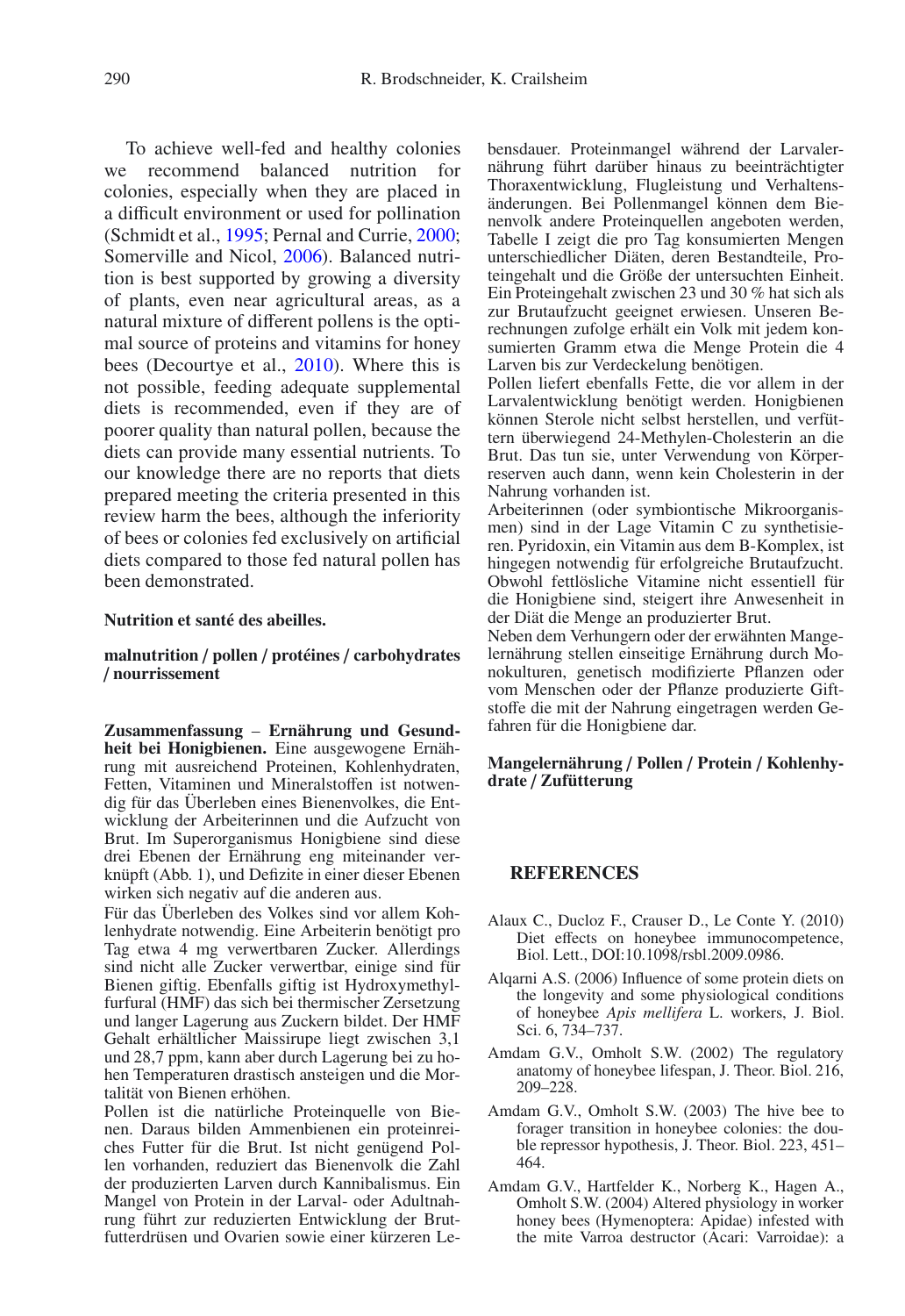factor in colony loss during overwintering? J. Econ. Entomol. 97, 741–747.

- Amdam G.V., Norberg K., Hagen A., Omholt S.W. (2003) Social exploitation of vitellogenin, Proc. Natl. Acad. Sci. 100, 1799–1802.
- Anderson L.M., Dietz A. (1976) Pyridoxine requirement of the honey bee (*Apis mellifera*) for brood rearing, Apidologie 7, 67–84.
- Aupinel P., Fortini D., Dufour H., Tasei J.N., Michaud B., Odoux J.F., Pham-Delègue M.H. (2005) Improvement of artificial feeding in a standard in vitro method for rearing *Apis mellifera* larvae, Bull. Insect 58, 107–111.
- Avni D., Dag A., Shafir S. (2009) The effect of surface area of pollen patties fed to honey bee (*Apis mellifera*) colonies on their consumption, brood production and honey yields, J. Apic. Res. 48, 23–28.
- Babendreier D., Kalberer N., Romeis J., Fluri P., Bigler F. (2004) Pollen consumption in honey bee larvae: a step forward in the risk assessment of transgenic plants, Apidologie 35, 293–300.
- Barker R.J. (1977) Some carbohydrates found in pollen and pollen substitutes are toxic to honey bees, J. Nutr. 107, 1859–1862.
- Barker R.J. (1990) Poisoning by plants, in: Morse R.A., Nowogrodzki R. (Eds.), Honey bee pests, predators, and diseases, Cornell University Press, Ithaca, N.Y. and London, pp. 306–328.
- Barker R.J., Lehner Y. (1974) Acceptance and sustenance value of naturally occurring sugars fed to newly emerged adult workers of honey bees (*Apis mellifera* L.), J. Exp. Zool. 187, 277–285.
- Barker R.J., Lehner Y. (1976) Galactose a sugar toxic to honey bees found in exudate of tulip flowers, Apidologie 7, 109–112.
- Barker R.J., Lehner Y. (1978) Laboratory comparison of high fructose corn syrup, grape syrup, honey, and sucrose syrup as maintenance food for caged honey bees, Apidologie 9, 111-116.
- Brodschneider R., Moosbeckhofer R., Crailsheim K. (2010) Surveys as a tool to record winter losses of honey bee colonies – a 2-year case study in Austria and South Tyrol, Tyrol, J. Apic. Res. 49, 23–30.
- Brodschneider R., Hrassnigg N., Vollmann J., Petz M., Riessberger-Gallé U., Crailsheim K. (2007) Liquid nutrition within a honeybee colony – who feeds? Apidologie 38, 492.
- Brodschneider R., Haidmayer C., Riessberger-Gallé U., Crailsheim K. (2009a) Protein uptake in honeybee colonies supplemented with two protein diets simultaneously, Apidologie 40, 662.
- Brodschneider R., Riessberger-Gallé U., Crailsheim K. (2009b) Flight performance of artificially reared honeybees (*Apis mellifera*), Apidologie 40, 441– 449.
- Brodschneider R., Steiner D., Moder A., Vollmann J., Riessberger-Gallé U., Crailsheim K. (2009c) Synthetic larval diet produces lighter and smaller

honeybees (*Apis mellifera*), Apidologie 40, 663– 664.

- Campana B.J., Moeller F.E. (1977) Honey bees: preference for and nutritive value of pollen from five plant sources, J. Econ. Entomol. 70, 39–41.
- Cantrill R.C., Hepburn H.R., Warner S.J. (1981) Changes in lipid composition during sealed brood development of African worker honeybees, Comp. Biochem. Physiol. B 68, 351–353.
- Crailsheim K. (1986) Dependence of protein metabolism on age and season in the honeybee (*Apis mellifica carnica* Pollm), J. Insect Physiol. 32, 629–634.
- Crailsheim K. (1990) The protein balance of the honey bee worker, Apidologie 21, 417–429.
- Crailsheim K. (1991) Interadult feeding of jelly in honeybee (*Apis mellifera* L.) colonies, J. Comp. Physiol. B 161, 55–60.
- Crailsheim K. (1998) Trophallactic interactions in the adult honeybee (*Apis mellifera* L.), Apidologie 29, 97–112.
- Crailsheim K., Schneider L.H.W., Hrassnigg N., Bühlmann G., Brosch U., Gmeinbauer R., Schöffmann B. (1992) Pollen consumption and utilization in worker honeybees (*Apis mellifera carnica*): dependence on individual age and function, J. Insect Physiol. 38, 409–419.
- Cremonez T.M., de Jong D., Bitondi M.M.G. (1998) Quantification of hemolymph proteins as a fast method for testing protein diets for honey bees (Hymenoptera: Apidae), J. Econ. Entomol. 91, 1284–1289.
- Daly H.V., Danka R.G., Hoelmer K., Rinderer T.E., Buco S.M. (1995) Honey bee morphometrics: linearity of variables with respect to body size and classification tested with European worker bees reared by varying ratios of nurse bees, J. Apic. Res. 34, 129–145.
- DeGrandi-Hoffman G., Hagler J. (2000) The flow of incoming nectar through a honey bee (*Apis mellifera* L.) colony as revealed by a protein marker, Insectes Soc. 47, 302–306.
- DeGrandi-Hoffman G., Wardell G., Ahumada-Secura F., Rinderer T.E., Danka R., Pettis J. (2008) Comparisons of pollen substitute diets for honeybees: consumption rates by colonies and effects on brood and adult populations, J. Apic. Res. 47, 265–270.
- De Groot A.P. (1953) Protein and amino acid requirements of the honeybee (*Apis mellifica* L.), Physiol. Comp. Oecol. 3, 197–285.
- De Jong D., da Silva E.J., Kevan P.G., Atkinson J.L. (2009) Pollen substitutes increase honey bee haemolymph protein levels as much as or more than does pollen, J. Apic. Res. 48, 34–37.
- Decourtye A., Mader E., Desneux N. (2010) Landscape scale enhancement of floral resources for honey bees in agro-ecosystems, Apidologie 41, 264–277.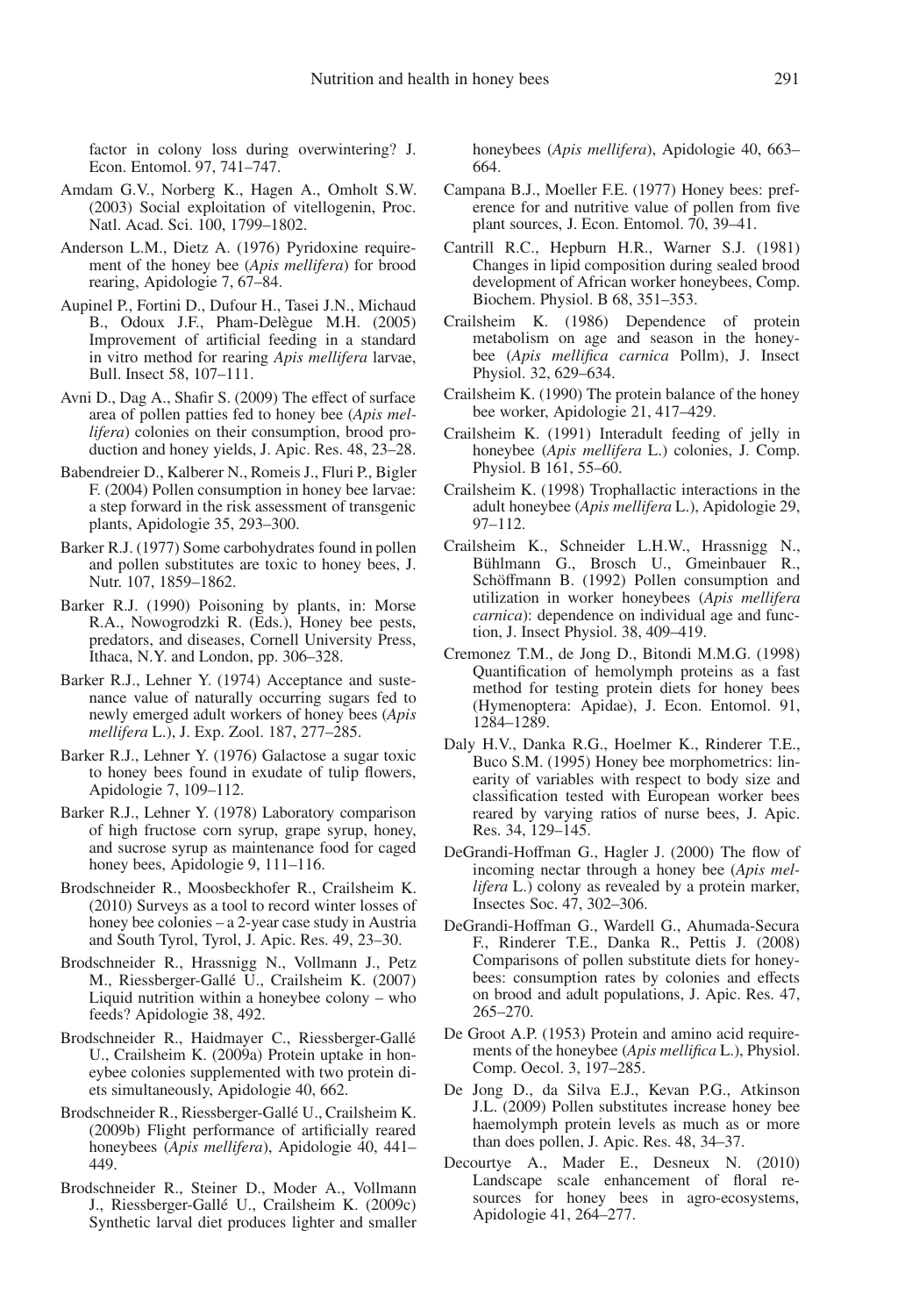- Dietz A., Stevenson H.R. (1980) Influence of long term storage on the nutritional value of frozen pollen for brood rearing of honey bees, Apidologie 11, 143– 151.
- Dimou M., Thrasyvoulou A. (2009) Pollen analysis of honeybee rectum as a method to record the bee pollen flora of an area, Apidologie 40, 124–133.
- Doner L.W. (1977) The sugars of honey a review, J. Sci. Food Agric. 28, 443–456.
- Doull K.M. (1980a) Relationships between consumption of a pollen supplement, honey production, and broodrearing in colonies of honeybees *Apis mellifera* L. I, Apidologie 11, 361–365.
- Doull K.M. (1980b) Relationships between consumption of a pollen supplement, honey production and broodrearing in colonies of honeybees *Apis mellifera* L. II, Apidologie 11, 367–374.
- Dustmann J.H., von der Ohe W. (1988) Einfluβ von Kälteeinbrüchen auf die Frühjahrsentwinklung von Bienenvölkern (*Apis mellifera* L), Apidologie 19, 245–254.
- Eischen F.A., Rothenbuhler W.C., Kulincevic J.M. (1982) Length of life and dry weight of worker honeybees reared in colonies with different worker-larva ratios, J. Apic. Res. 21, 19–25.
- Ellis A.M., Hayes G.W. Jr (2009) An evaluation of fresh versus fermented diets for honey bees (*Apis mellifera*), J. Apic. Res. 48, 215–216.
- Free J.B. (1965) The behaviour of honeybee foragers when their colonies are fed sugar syrup, J. Apic. Res. 4, 85–88.
- Forsgren E., Vásquez A., Olofsson T.C., Fries I. (2010) Novel lactic acid bacteria inhibiting *Paenibacillus larvae* in honey bee larvae, Apidologie 41, 99– 108.
- Gilliam M. (1997) Identification and roles of nonpathogenic microflora associated with honey bees, FEMS Microbiol. Lett. 155, 1–10.
- Girolami V., Mazzon L., Squartini A., Mori N., Marzaro M., Di Bernardo A., Greatti M., Giorio C., Tapparo A. (2009) Translocation of neonicotinoid insecticides from coated seeds to seedling guttation drops: a novel way of intoxication for bees, J. Econ. Entomol. 102, 1808–1815.
- Hagedorn H.H., Moeller F.E. (1968) Effect of the age of pollen used in pollen supplements on their nutritive value for the honeybee. I. Effect on thoracic weight, development of hypopharyngeal glands, and brood rearing, J. Apic. Res. 7, 89–95.
- Haydak M.H. (1935) Brood rearing by honeybees confined to a pure carbohydrate diet, J. Econ. Entomol. 28, 657–660.
- Haydak M.H. (1970) Honey bee nutrition, Ann. Rev. Entomol. 15, 143–156.
- Herbert E.W. (1980) Effect of diet on the rate of brood rearing by naturally and instrumentally inseminated queens, Apidologie 11, 57–62.
- Herbert E.W., Shimanuki H. (1977) Brood-rearing capability of caged honeybees fed synthetic diets, J. Apic. Res. 15, 150–153.
- Herbert E.W., Shimanuki H. (1978a) Chemical composition and nutritive value of bee-collected and bee-stored pollen, Apidologie 9, 33–40.
- Herbert E.W., Shimanuki H. (1978b) Mineral requirements for brood-rearing by honey bees fed a synthetic diet, J. Apic. Res. 17, 118–122.
- Herbert E.W., Shimanuki H. (1978c) Effect of fat soluble vitamins on the brood rearing capabilities of honey bees fed a synthetic diet, Ann. Entomol. Soc. Am. 71, 689–691.
- Herbert E.W., Shimanuki H. (1982) Effect of population density and available diet on the rate of brood rearing by honey bees offered a pollen substitute, Apidologie 13, 21–28.
- Herbert E.W., Bickley W.E., Shimanuki H. (1970) The brood-rearing capability of caged honey bees fed dandelion and mixed pollen diets, J. Econ. Entomol. 63, 215–218.
- Herbert E.W., Shimanuki H. Caron D. (1977) Optimum protein levels required by honey bees (Hymenoptera, Apidae) to initiate and maintain brood rearing, Apidologie 8, 141–146.
- Herbert E.W., Shimanuki H., Shasha B.S. (1980a) Brood rearing and food consumption by honeybee colonies fed pollen substitutes supplemented with starch encapsulated pollen extracts, J. Apic. Res. 19, 115–118.
- Herbert E.W. Jr., Svoboda J.A., Thompson M.J., Shimanuki H. (1980b) Sterol utilization in honey bees fed a synthetic diet: Effects on brood rearing, J. Insect Physiol. 26, 287–289.
- Herbert E.W., Sylvester H.A., Vandenberg J.D., Shimanuki H. (1988) Influence of nutritional stress and the age of adults on the morphometrics of honey bees (*Apis mellifera* L.), Apidologie 19, 221–230. 26, 287–289.
- Herbert E.W., Vanderslice J.T., Higgs D.J. (1985) Effect of dietary vitamin C levels on the rate of brood production of freeflying and confined colonies of honey bees, Apidologie 16, 385–394.
- Hersch M.I., Crewe R.M., Hepburn H.R., Thompson P.R., Savage N. (1978) Sequential development of glycolytic competence in muscles of worker honeybees, Comp. Biochem. Physiol. B 61, 427–431.
- Hoover S.E., Higo H.A., Winston M.L. (2006) Worker honey bee ovary development: seasonal variation and the influence of larval and adult nutrition, J. Comp. Physiol. B 176, 55–63.
- Hopkins C.Y., Jevans A.W., Boch R. (1969) Occurence of octadeca-trans-2, cis-9, cis-12- trienoic acid in pollen attractive to the honey bee, Can. J. Biochem. Cell Biol. 47, 433–436.
- Hrassnigg N., Crailsheim K. (2005) Differences in drone and worker physiology in honeybees (*Apis mellifera* L.), Apidologie 36, 255–277.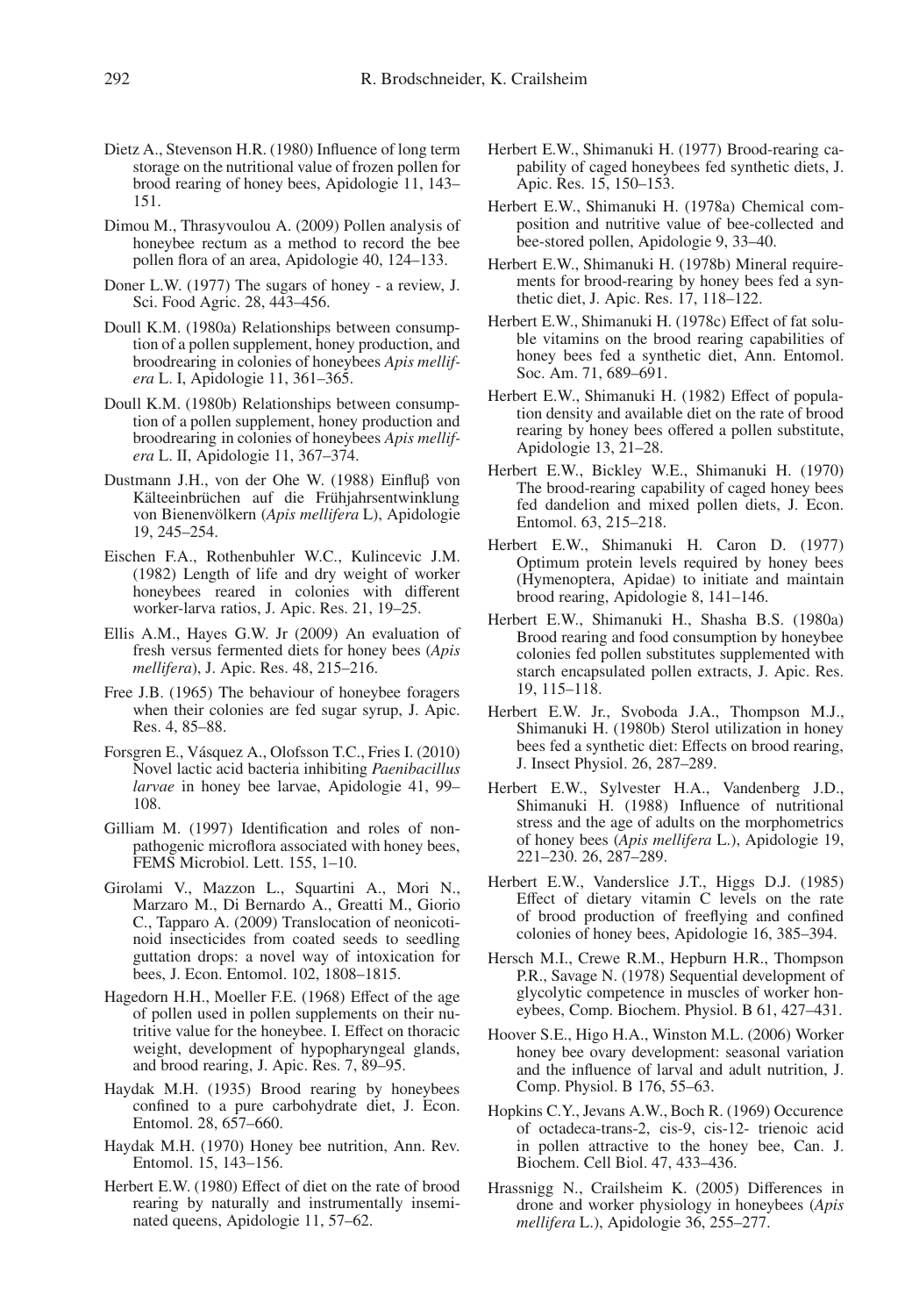- Hrassnigg N., Brodschneider R., Fleischmann P.H., Crailsheim K. (2005) Unlike nectar foragers, honeybee drones (*Apis mellifera*) are not able to utilize starch as fuel for flight, Apidologie 36, 547–557.
- Imdorf A., Rickli M., Kilchenmann V., Bogdanov S., Wille H. (1998) Nitrogen and mineral constituents of honey bee worker brood during pollen shortage, Apidologie 29, 315–325.
- Jachimowicz T., El Sherbiny G. (1975) Zur Problematik der Verwendung von Invertzucker für die Bienenfütterung (Problems of invert sugar as food for honeybees), Apidologie 6, 121–143.
- Jay S.C. (1964) Starvation studies of larval honey bees, Can. J. Zool. 42, 455–462.
- Johnson R.M., Ellis M.D., Mullin C.A., Frazier M. (2010) Pesticides and honey bee toxicity – U.S.A., Apidologie, 41, 312–331.
- Kralj J., Brockmann A., Fuchs S., Tautz, J. (2007) The parasitic mite *Varroa destructor* affects nonassociative learning in honey bee foragers, *Apis mellifera* L., J. Comp. Physiol. A 193, 363–370.
- Kunert K., Crailsheim K. (1988) Seasonal changes in carbohydrate, lipid and protein content in emerging worker honeybees and their mortality, J. Apic. Res. 27, 13–21.
- LeBlanc B.W., Eggleston G., Sammataro D., Cornett C., Dufault R., Deeby T., Cyr E.ST. (2009) Formation of hydroxymethylfurfural in domestic high-fructose corn syrup and its toxicity to the honey bee (*Apis mellifera*), J. Agric. Food Chem. 57, 7369–7376.
- Loper G.M., Berdel R.L. (1980a) A nutritional bioassay of honeybee brood-rearing potential, Apidologie 11, 181–189.
- Loper G.M., Berdel R.L. (1980b) The effects of nine pollen diets on broodrearing of honeybees, Apidologie 11, 351–359.
- Malone L.A., Pham-Delègue M.-H. (2001) Effects of transgene products on honey bees (*Apis mellifera*) and bumblebees (*Bombus* sp.), Apidologie 32, 287–304.
- Malone L.A., Todd J.H., Burgess E.P.J, Christeller J.T. (2004) Development of hypopharyngeal glands in adult honey bees fed with a Bt toxin, a biotin-binding protein and a protease inhibitor, Apidologie 35, 655–664.
- Manning R., Rutkay A., Eaton L., Dell B. (2007) Lipid-enhanced pollen and lipid-reduced flour diets and their effect on the longevity of honey bees (*Apis mellifera* L.), Aust. J. Entomol. 46, 251–257.
- Mattila H.R., Otis G.W. (2006a) Influence of pollen diet in spring on development of honey bee (Hymenoptera: Apidae) colonies, J. Econ. Entomol. 99, 604–613.
- Mattila H.R., Otis G.W. (2006b) The effects of pollen availability during larval development on the behaviour and physiology of spring-reared honey bee, Apidologie 37, 533–546.
- Maurizio A. (1954) Pollenernährung und<br>Lebensvorgänge bei der Honigbiene (Apis Lebensvorgänge bei der Honigbiene *mellifica* L.), Landwirtsch. Jahrb. Schweiz 62, 115–182.
- Mayack C., Naug D. (2009) Energetic stress in the honeybee *Apis mellifera* from *Nosema ceranae* infection, J. Invertebr. Pathol. 100, 185–188.
- McLellan A.R. (1977) Honeybee colony weight as an index of honey production and nectar flow: A critical evaluation, J. Appl. Ecol. 14, 401–408.
- Moritz B., Crailsheim K. (1987) Physiology of protein digestion in the midgut of the honeybee (*Apis mellifera* L.), J. Insect Physiol. 33, 923–931.
- Naug D. (2009) Nutritional stress due to habitat loss may explain recent honeybee colony collapses, Biol. Conserv. 142, 2369–2372.
- Naug D., Gibbs A. (2009) Behavioral changes mediated by hunger in honeybees infected with *Nosema ceranae*, Apidologie 40, 595–599.
- Neupane K.R., Thapa R.B. (2005) Alternative to offseason sugar supplement feeding of honeybees, J. Inst. Agric. Anim. Sci. 26, 77–81.
- Nicolson S.W. (2009) Water homeostasis in bees, with the emphasis on sociality, J. Exp. Biol. 212, 429– 434.
- Nicolson S.W., Human H. (2008) Bees get a head start on honey production, Biol. Lett. 4, 299–301.
- Oldroyd B.P. (2007) What's killing American honey bees? PLoS Biol. 5, e168.
- Pankiw T., Sagili R.R., Metz B.N. (2008) Brood pheromone effects on colony protein supplement consumption and growth in the honey bee (Hymenoptera: Apidae) in a subtropical winter climate, J. Econ. Entomol. 101, 1749–1755.
- Pernal S.F., Currie R.W. (2000) Pollen quality of fresh and 1-year-old single pollen diets for worker honey bees (*Apis mellifera* L.), Apidologie 31, 387–409.
- Ramirez-Romero R., Desneux N., Decourtye A., Chaffiol A., Pham-Delègue M.H. (2008) Does Cry1Ab protein affect learning performances of the honey bee *Apis mellifera* L. (Hymenoptera, Apidae)? Ecotoxicol. Environ. Saf. 70, 327–333.
- Randolt K., Gimple O., Geissendörfer J., Reinders J., Prusko C., Mueller M.J., Albert S., Tautz J., Beier H. (2008) Immune-related proteins induced in the hemolymph after aseptic and septic injury differ in honey bee worker larvae and adults, Arch. Insect Biochem. Physiol. 69, 155–167.
- Rembold H., Lackner B. (1981) Rearing of honeybee larvae in vitro: Effect of yeast extract on queen differentiation, J. Apic. Res. 20, 165–171.
- Rortais A., Arnold G., Halm M.-P., Touffet-Briens F. (2005) Modes of honeybees exposure to systemic insecticides: estimated amounts of contaminated pollen and nectar consumed by different categories of bees, Apidologie 36, 71–83.